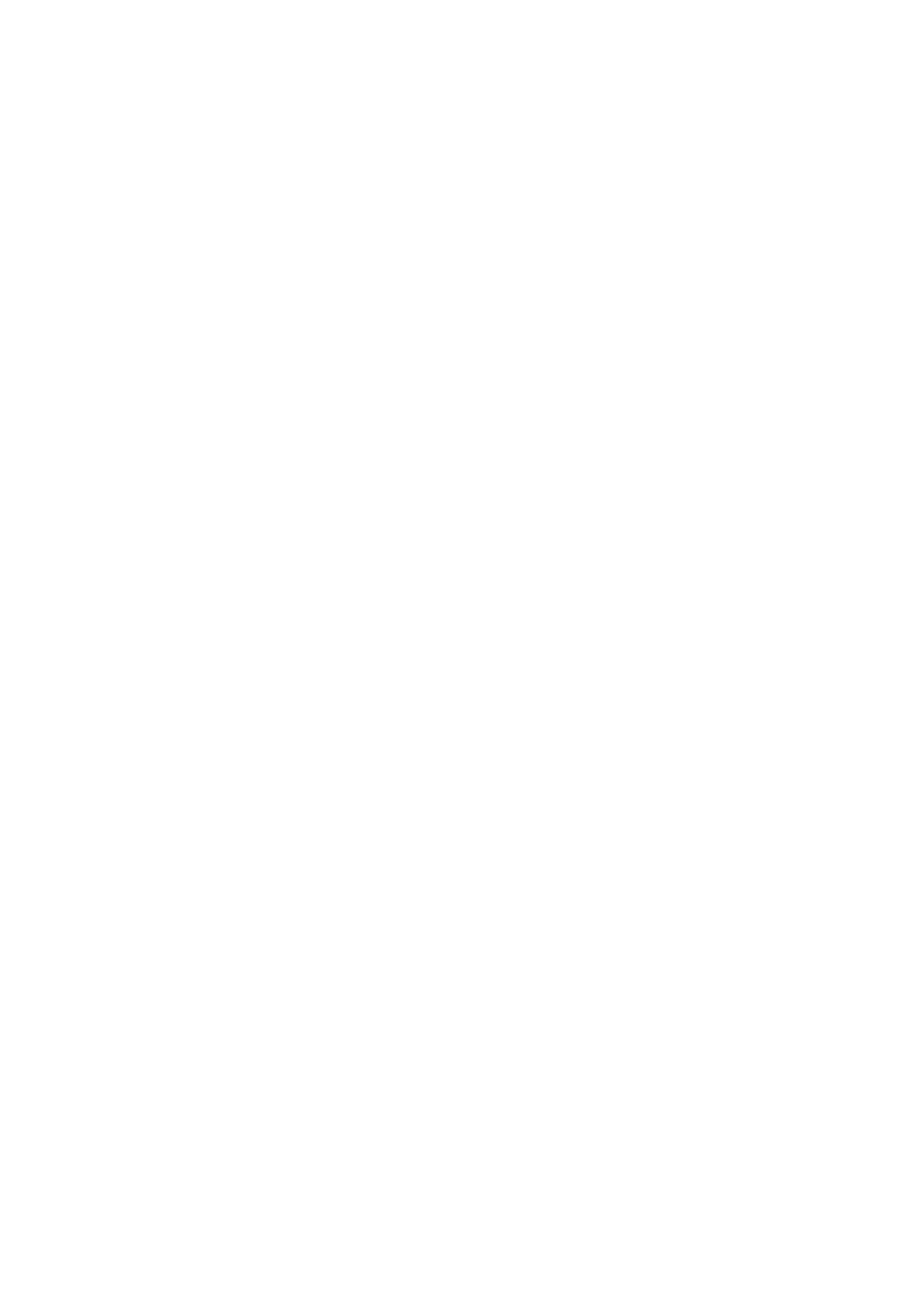# **Losing Confidence**

## **The Fixed-term Parliaments Act and the next election**

**Sir Stephen Laws**



**Policy Exchange is the UK's leading think tank. We are an independent, non-partisan educational charity whose mission is to develop and promote new policy ideas that will deliver better public services, a stronger society and a more dynamic economy.** 

**Policy Exchange is committed to an evidence-based approach to policy development and retains copyright and full editorial control over all its written research. We work in partnership with academics and other experts and commission major studies involving thorough empirical research of alternative policy outcomes. We believe that the policy experience of other countries offers important lessons for government in the UK. We also believe that government has much to learn from business and the voluntary sector.**

**Registered charity no: 1096300.**

**Trustees**

**Diana Berry, Alexander Downer, Andrew Feldman, Candida Gertler, Patricia Hodgson, Greta Jones, Edward Lee, Charlotte Metcalf, Roger Orf, Andrew Roberts, George Robinson, Robert Rosenkranz, Peter Wall, Nigel Wright.**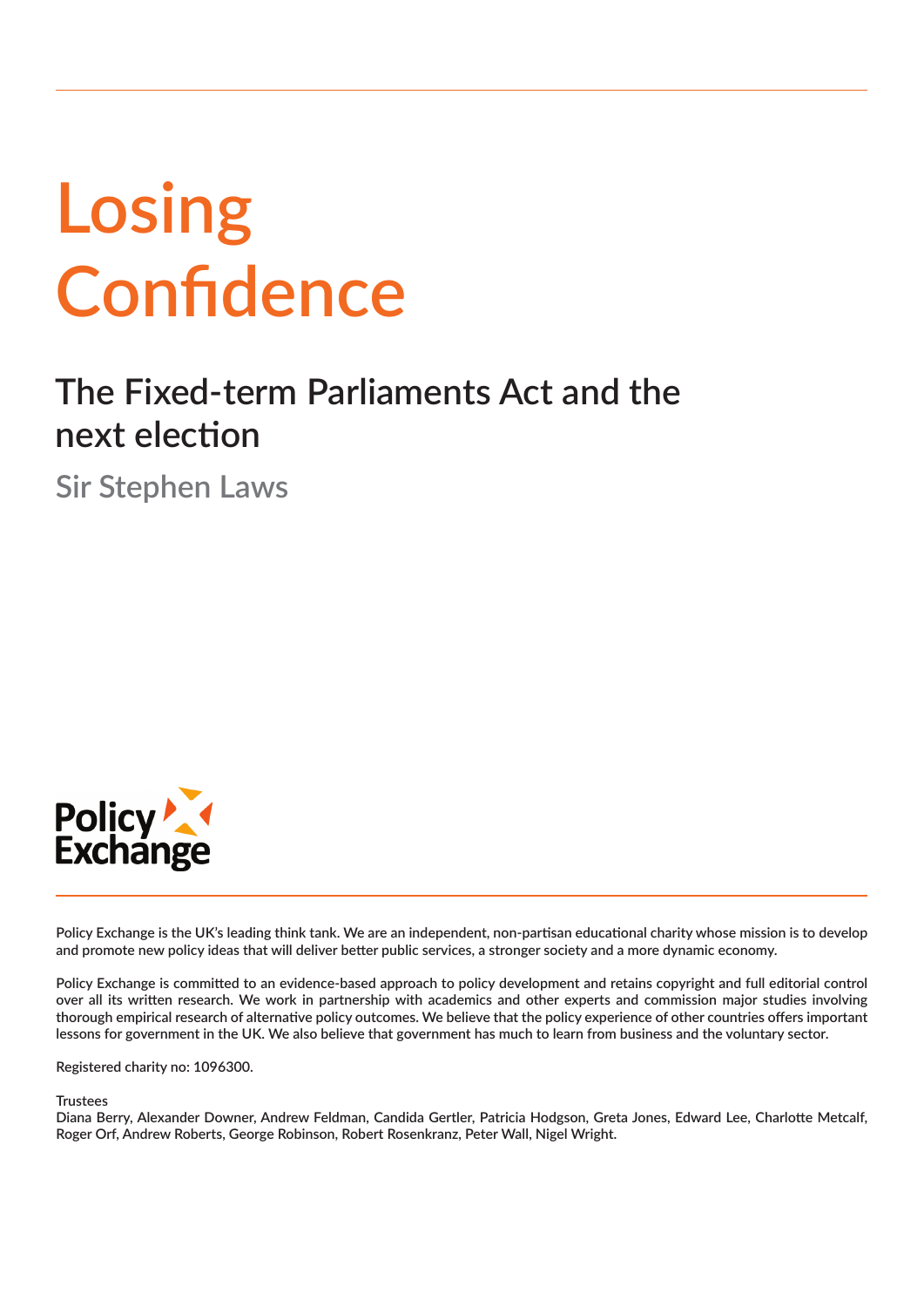## **About the Author**

**Sir Stephen Laws KCB, QC (Hon)** is Senior Research Fellow at Policy Exchange and formerly First Parliamentary Counsel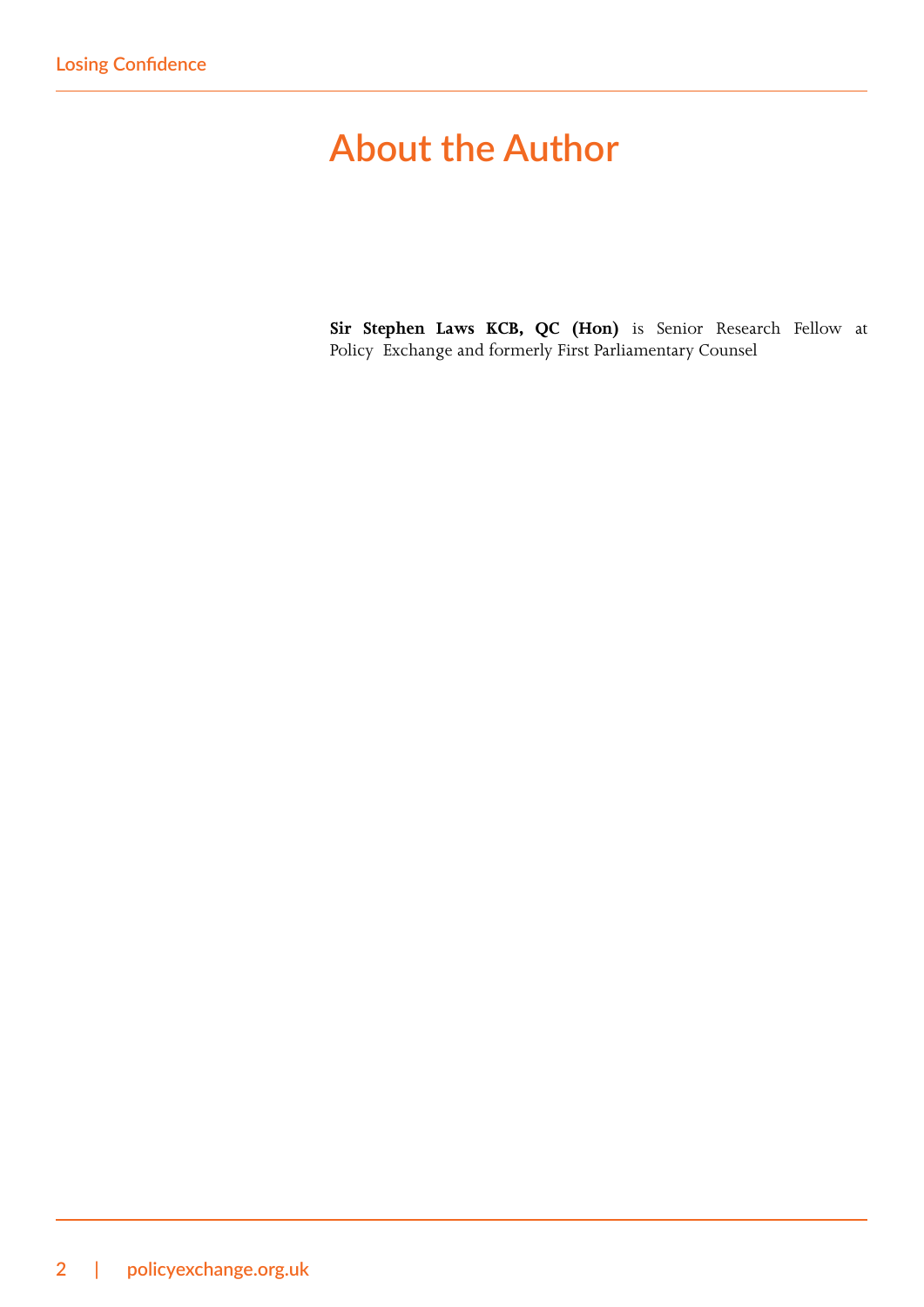**© Policy Exchange 2019**

**Published by Policy Exchange, 8 – 10 Great George Street, Westminster, London SW1P 3AE**

**www.policyexchange.org.uk**

**ISBN: 978-1-910812-88-4**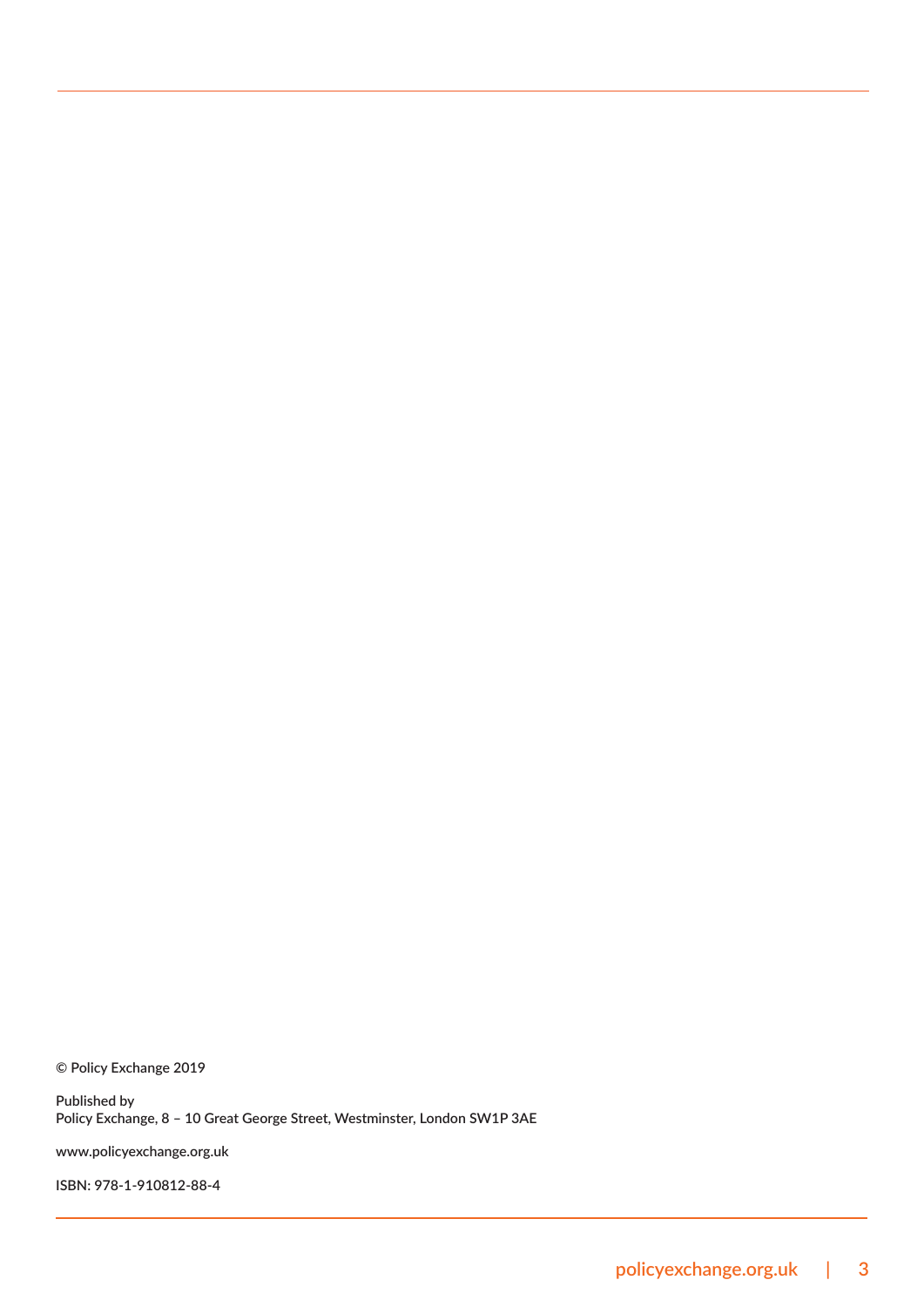## **Contents**

| About the Author                                                         |    |
|--------------------------------------------------------------------------|----|
| <b>Executive Summary</b>                                                 | 5  |
| Introduction                                                             | 8  |
| The legal requirements of the 2011 Act relating to no-confidence votes 9 |    |
| Inherent uncertainties about the principles                              | 11 |
| The pre-2011 Act position                                                | 11 |
| The purposes of the 2011 Act                                             | 13 |
| The form of the 2011 Act provisions                                      | 15 |
| The issues now the subject of controversy                                | 18 |
| Is the argument for the PM to resign following a no confidence defeat    |    |
| clear-cut?                                                               | 22 |
| Who decides?                                                             | 29 |
| Appendix                                                                 | 33 |
|                                                                          |    |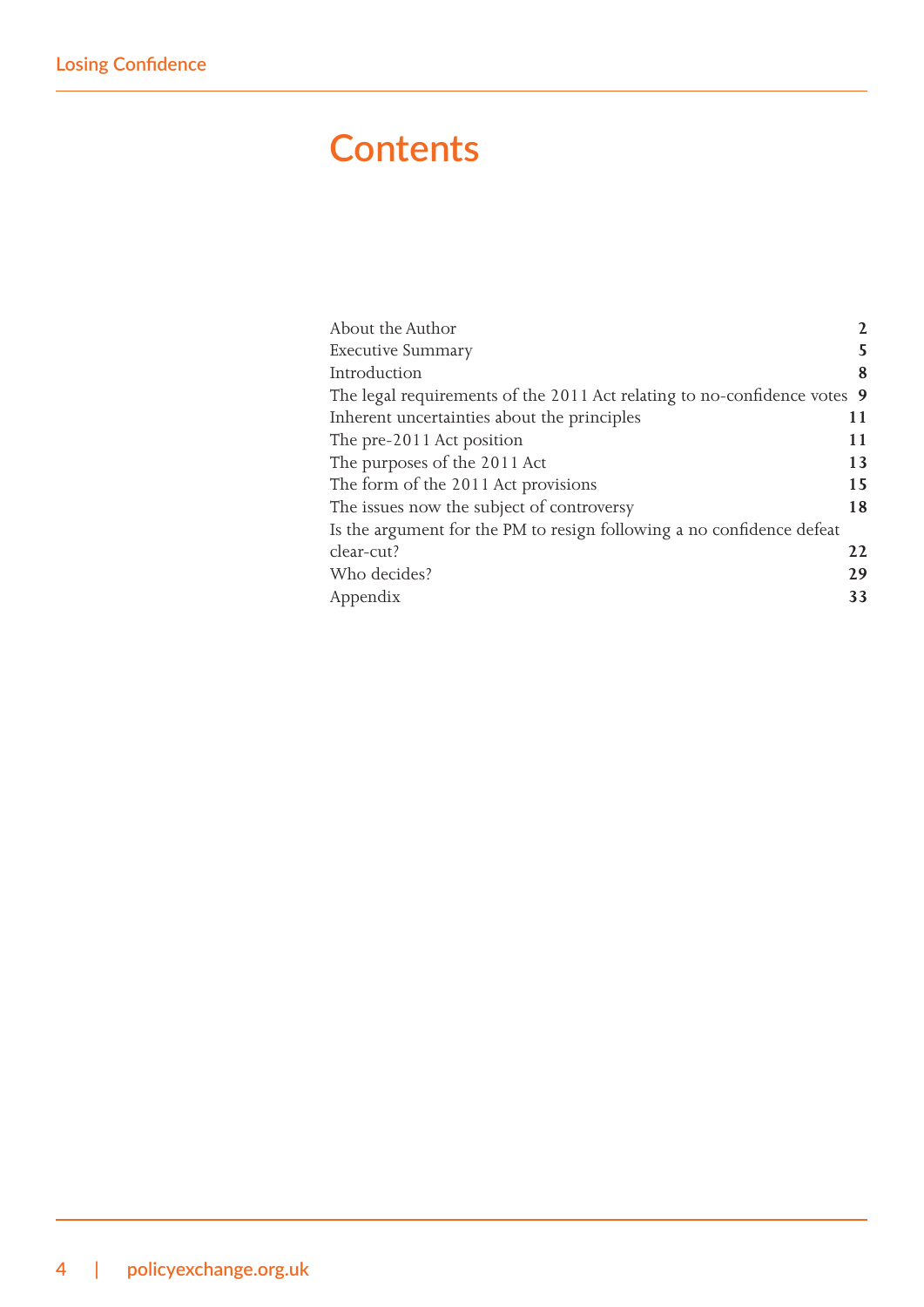### **Executive Summary**

- There is a possibility that the Government may lose a vote of no-confidence. If so, it would be the first occasion on which the provisions of the Fixed-term Parliaments Act 2011 about such votes would be tested. The constitutional conventions that govern the situation have not developed and are unclear.
- The time has already passed when such a vote could trigger a general election on or before 24th October - the last Thursday before the UK is scheduled to leave the EU on  $31<sup>st</sup>$  October - even if the earliest legally possible date for an election were recommended by the PM.
- The question has arisen of in what circumstances (if any) a PM losing such a vote would, constitutionally, have to give up office to allow someone else to take over.
- The 2011 Act did not say anything about this. It was the intention of Parliament, when passing that Act, that neither the operation of the Act in practice nor various matters omitted from it for just that reason should become matters for the courts.
- The purpose of the 2011 Act was to secure, so far as practicable, that elections only happen at regular 5-year intervals.
- Before the 2011 Act, a PM defeated on a vote of confidence had a choice of asking the Queen for a dissolution of Parliament and an election or of resigning to allow someone else to take over. It was assumed a PM would always take the first option.
- It was also widely accepted that the second option would be practicable only if the existing Parliament was "still vital, viable and capable of doing its job" and another candidate for PM was available who could "govern for a reasonable period with a working majority" in the Commons - the so-called "Lascelles principles".
- The 2011 Act changed the way in which the first option could be exercised, but it did not remove the option of a dissolution and election altogether.
- It would be legitimate for a PM losing a vote of no-confidence to argue that it is still open to him to use the available mechanisms of the constitution to secure a dissolution and an election. All the 2011 Act did was to create a window of 14 days as an "opportunity" for a workable alternative to be negotiated. The assumption was that, if there was an available alternative during the 14 days, that might create a political imperative for the PM to give up office and so avoid the early election that it was the purpose of the 2011 Act to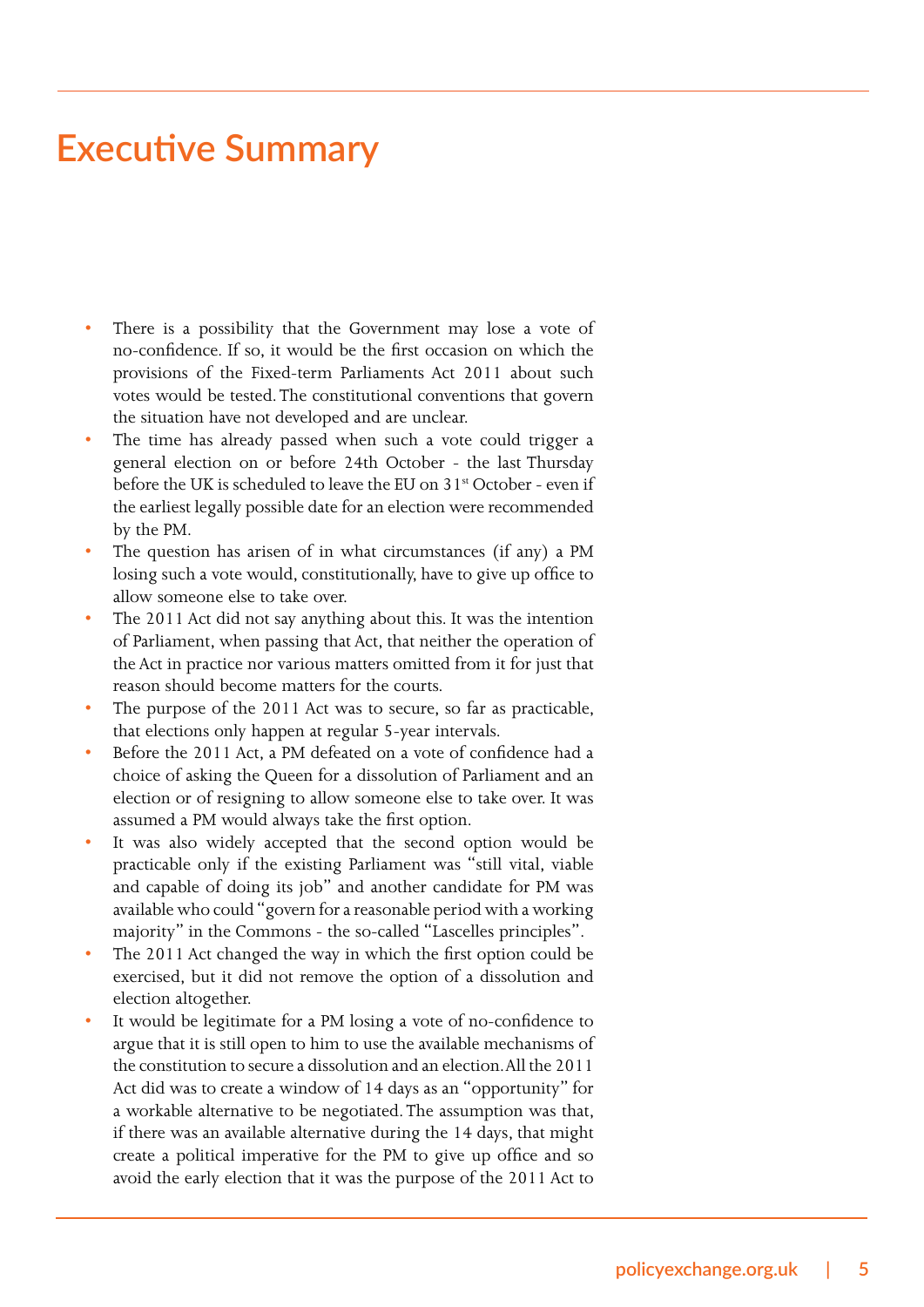discourage. It did not turn that imperative int a rule.

- There is a good argument that PM might even pursue the election option under the existing procedures to the extent of remaining in office to let the 14-day period run out, if he could justify that in political terms.
- It seems inevitable that any alternative that would be proposed in current circumstances would fail to satisfy either of the Lascelles principles. Neither a government formed by Mr Corbyn nor one formed by anyone else would have a programme for governing the country "for a reasonable period" in a way that would command the support of a majority in the House of Commons.
- Each would be offering no more than to apply for and negotiate an Article 50 extension while an early election is held anyway. A government to hold a second referendum, rather than an election, would not be plausible because it would involve having a workable programme for government for the many months that a referendum would take to arrange.
- The suggestion about whether the Prime Minister should resign is really a question about whether an extension should take place if an election is held.
- It was never thought in the past that a PM who had lost a vote of confidence triggering a general election - as Mr Callaghan did in 1979 - should give up office to his opponents to caretake government through the election period. There is nothing about the 2011 Act that suggests things have changed for the case where, one way or another, an election is going to happen anyway.
- Some commentators have argued that the "purdah convention" requires the Prime Minister to apply to the EU for an Article 50 extension if an election is triggered. This is a contestable understanding of the convention. Others argue that when an election is triggered the legal status quo should not be changed and the only outcome for which Parliament has already legislated is that the UK leaves the EU on  $31<sup>st</sup>$  October.
- It is relevant that applying for an extension would involve the need to take active steps and give the EU27 a role in setting the agenda for a general election. The PM could not reasonably be criticised for adopting the view that the outcome provided for by the law as it stands should not be changed.
- The contestability of this issue means that it is equally legitimate for the PM to argue that he has no obligation to resign to make way for a new government the sole purpose of which would be to do something he believes would be a breach of convention if he did it himself.
- There would be other arguments available to a PM who chose to remain office after a vote of no-confidence and trigger an election in that way. There is nothing in the 2011 Act that suggests that it is to be impossible for any of the 14 days to be used by the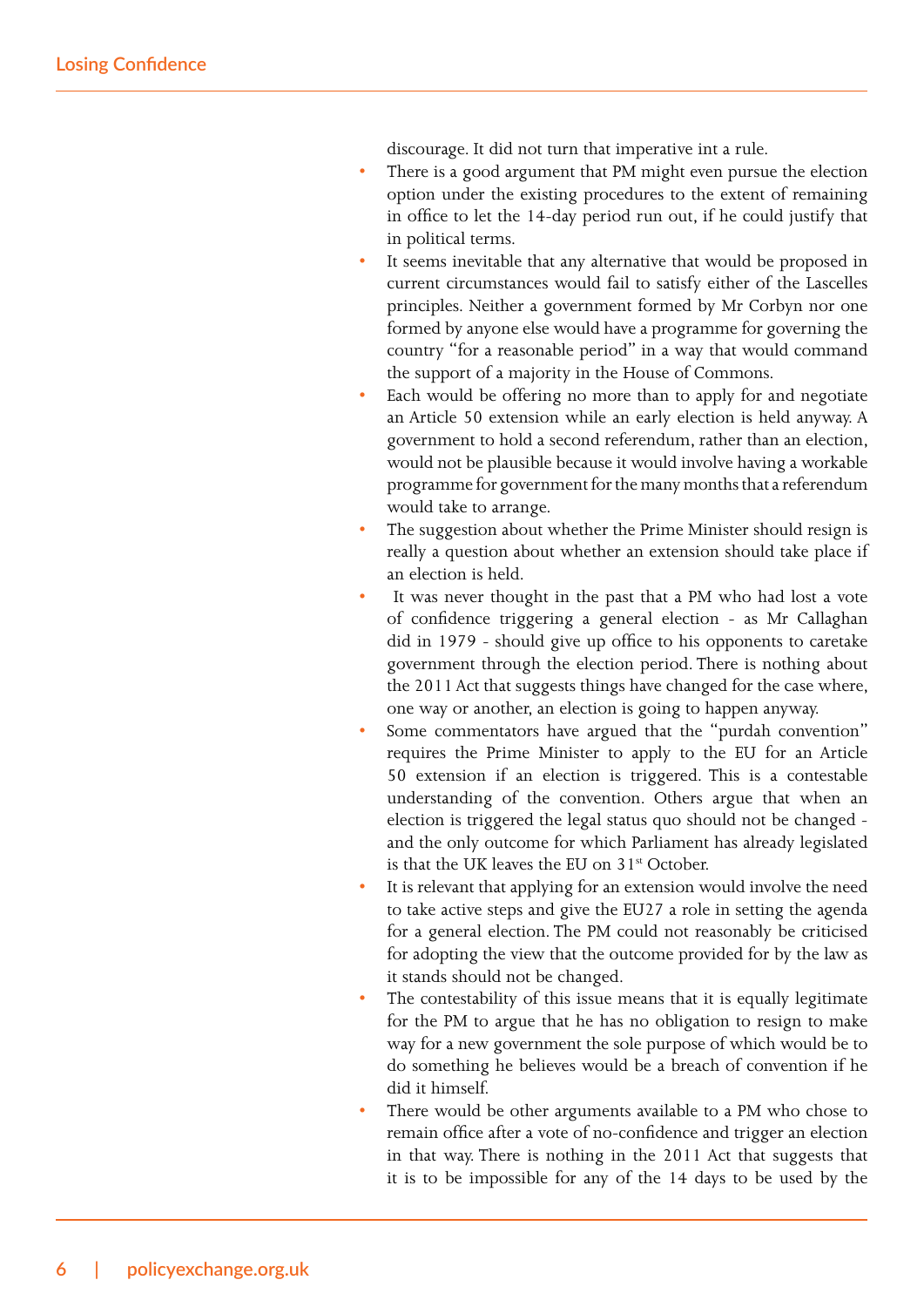Government as an opportunity to restore its majority. Indeed, the context of the Act suggests that was a scenario that must have been contemplated.

- In current circumstances a PM who remained in office might legitimately think he had an opportunity to win a vote of confidence during the 14-day period once it became clear that the only alternative would be a general election with a no-deal exit in the middle of the campaign.
- The view on all sides when the the 2011 Act was being passed was that the courts should not be involved in what happens after a vote of no-confidence. The courts should not involve themselves in the political question of whether the PM should or shouldn't resign or the related "purdah question". These are not justiciable issues. It would be folly for judges to run the risk to the respect in which the judiciary and the rule of law are held by taking responsibility for deciding an issue likely determine the outcome of an imminent general election.
- Those who are seeking to thrust a role on the courts or indeed on the Crown in this matter cannot escape responsibility for drawing the courts and the Crown into political controversy. It is no answer that it would all be the fault of those who - with justification dispute whether matters are really as clear as they say.
- Ultimately, all these questions are intensely political questions on which only the electorate can make a judgement - and now probably only in retrospect.
- The questions only arise because those who are opposed to the Government's policies have allowed time to run out on their opposition. They now want more time to give it another chance to succeed.
- It would now be a plausibly legitimate position for the Government to take, both politically and constitutionally, that as time has run out on discussion, it can make the political case for allowing its policy on Brexit to be implemented in accordance with the legislation and timetable already in place, and then, in due course, to ask the electorate for "forgiveness" – if it is forgiveness that turns out to be necessary – for not having sought any further "permission".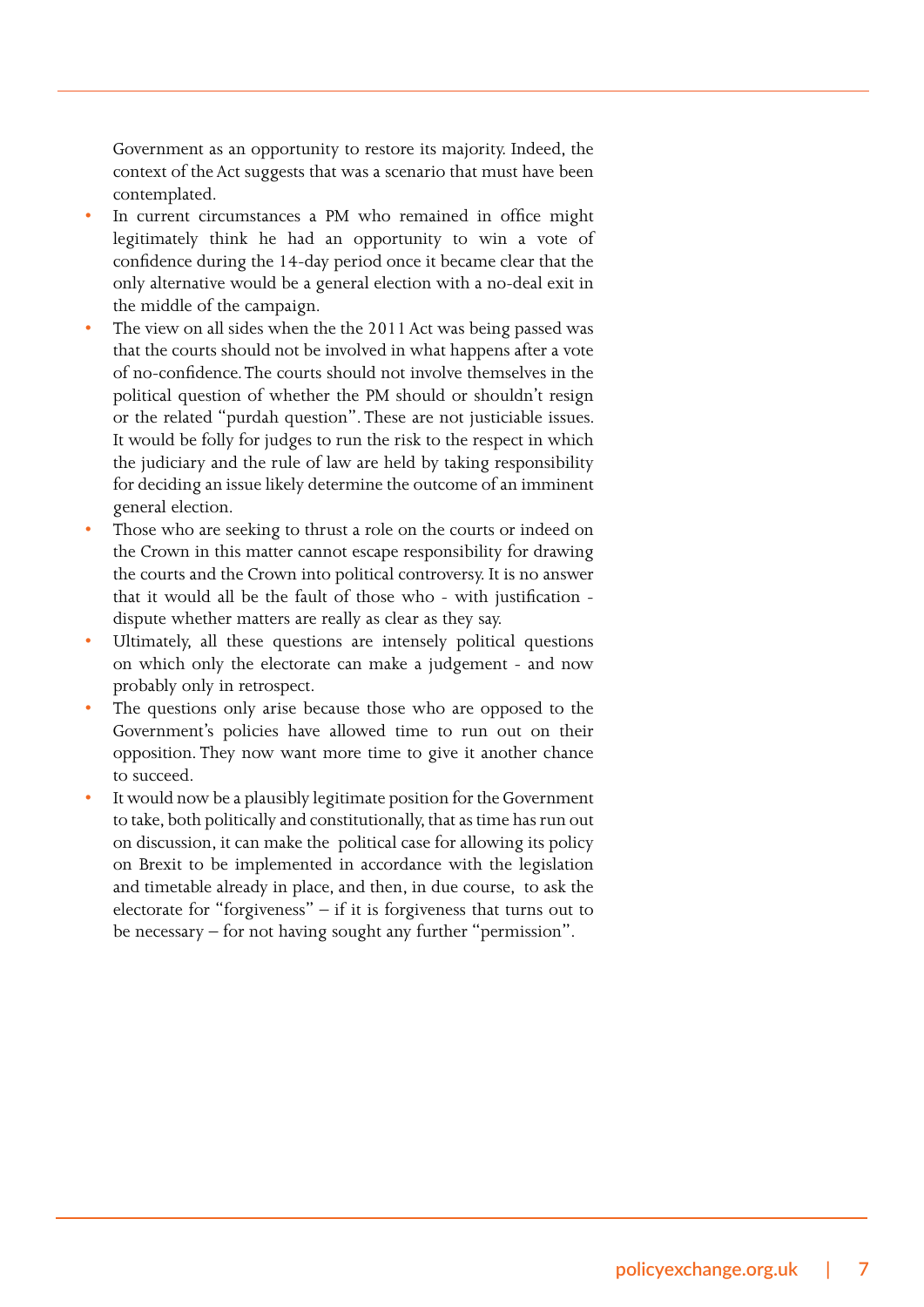#### **Introduction**

- 1. It is still possible that a motion for the purposes of section 2 of the Fixed-term Parliaments Act 2011 will be put down in the House of Commons at some stage before 31<sup>st</sup> October, "That this House has no confidence in Her Majesty's Government". If such a motion is tabled, the Government is required by convention to give it time on the floor of the House, and to allow a vote on it - but only if it is in the name of the leader of the opposition.
- 2. As Professor Richard Ekins and I said in our paper "Endangering Constitutional Government", published in March by Policy Exchange: "The fundamental principle of the UK constitution is that the Government stays in office so long as it maintains the confidence of the House of Commons, but no longer. In that way a general election determines who is in a position to form the Government, and the House of Commons is at the heart of our democracy."
- 3. This paper addresses what should happen to secure that the process of government is brought into conformity with that fundamental principle, once a vote of no-confidence under the 2011 Act has indicated that the incumbent Government has lost the confidence of the House. A very lively debate is proceeding, in the press and elsewhere, about what the constitutional position is, or should be. That debate has also raised a question about what would happen if the House of Commons sought to indicate its loss of confidence in some other way. The paper also deals, in passing, with that situation."
- 4. The particular questions that arise are about whether the principle set out above requires the incumbent Prime Minister to resign immediately upon the loss of the vote and, if not, what steps he might legitimately take to secure that the principle is vindicated through the mechanism of a general election, rather than by the formation of a new government led by someone else. It will argue that neither the law nor established constitutional practice gives unequivocal answers to these questions, and that they can ultimately have only the answers which are reached through the political process, and for which accountability will ultimately lie to the electorate.

#### **The legal requirements of the 2011 Act relating to noconfidence votes**

5. The legal position after a government defeat on a no-confidence motion for the purposes of the 2011 Act is clear. But the Act does not seek comprehensively to codify the constitutional position, and so does not contain any express provisions for answering the other constitutional questions that have been raised about how the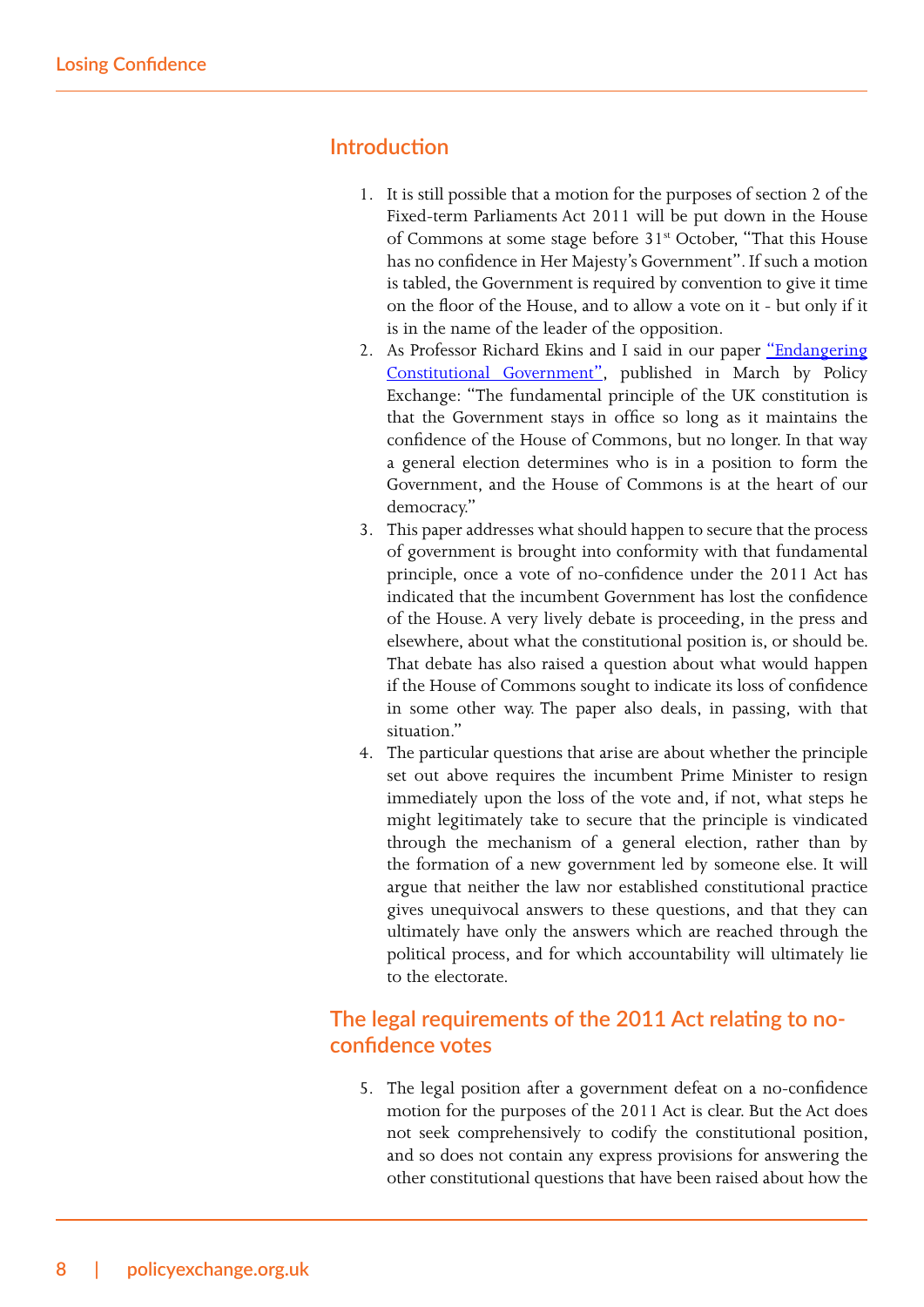Prime Minister and Government can or should respond to a defeat on a no-confidence vote for the purposes of that Act.

- 6. The Act provides that a general election must be held unless another motion is passed within the 14 days (in this case "calendar days") after the day of the vote. The terms of the later motion must be "That this House has confidence in Her Majesty's Government". The Act does not specify what is to happen during the 14 days. Nor does it require the Government, at the end of the 14 days, to be either the same or different from the one that was the subject of the earlier vote. The reference to "Her Majesty's Government" does, though, make it clear that the subject of the second motion does have to be the government appointed by Her Majesty that is in office when it is passed.
- 7. If an election is triggered, the date of the election is chosen by the Prime Minister. The earliest date that can be chosen is one which (ignoring the possibility of a no-confidence vote on a Friday) is the  $27<sup>th</sup>$  working day after the end of the 14-day period. There must be 25 working days (so not counting Saturdays or Sundays, or bank holidays - of which there is none in September or October) between (so excluding the days themselves)—
	- (i) the day immediately following the end of the 14-day period (a day between the end of that period and the start of the 25 working days is needed for the issue of the Royal Proclamation fixing election day); and
	- (ii) election day itself.
- 8. Parliament is dissolved at the beginning of the first of the 25 working days. It ceases to exist with its dissolution and is unable to make decisions during that period, or until it meets again after the election. The date for that is also fixed by the Government. Parliament cannot be recalled during a dissolution. Once an election has been triggered, it would be usual, but not essential, for the Government to delay the dissolution of Parliament to enable it to finish off pending Parliamentary business, and also to secure the expiry of the 25 days with a Wednesday: for an election on a Thursday, which is the traditional day for a UK general election.
- 9. As a motion for a vote of no confidence can be tabled only while the House is sitting and the House next sits on 3<sup>rd</sup> September 2019, that means - no motion having been tabled before the House rose in July - that the earliest date on which a vote of confidence could now be moved against the current Government is 4<sup>th</sup> September. The timetable set out above gives the earliest possible date the Prime Minister could recommend for any general election resulting from a Government defeat on 4<sup>th</sup> September as Friday 25<sup>th</sup> October.
- 10. The default time for the UK to leave the EU is 11pm GMT on Thursday 31<sup>st</sup> October.
- 11. Even if the Government decided it did want the election resulting from a no-confidence defeat on 4<sup>th</sup> September to be before 31<sup>st</sup>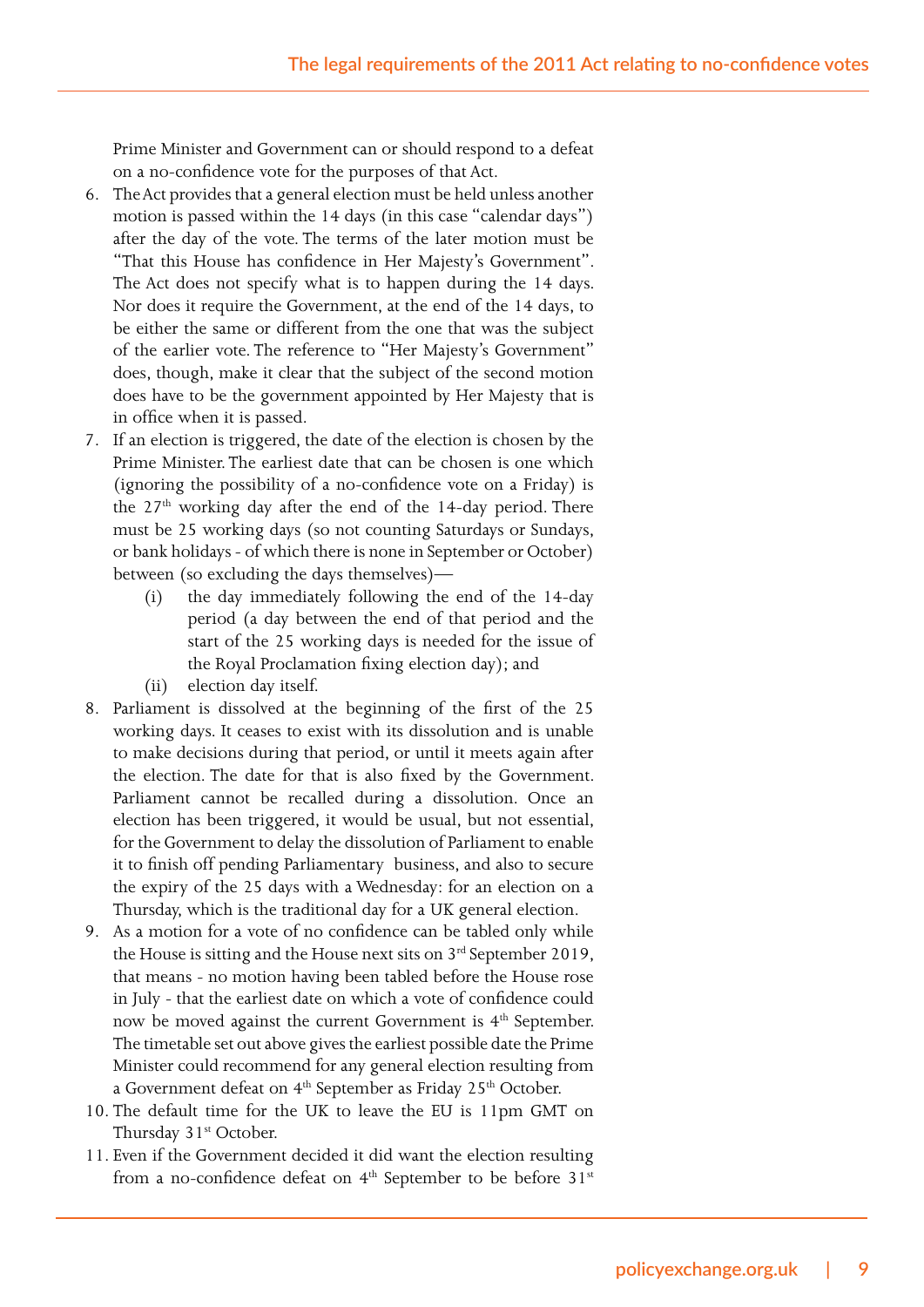October 2019, it could do so only by departing from the Thursdays tradition, which has been followed since 1931. The Prime Minister might plausibly argue that he is under no obligation to depart from that tradition just because the movers of the motion had left it too late to get a Thursday election in before 31<sup>st</sup> October. Every working day after 4<sup>th</sup> September for which a no-confidence vote is delayed postpones the earliest date for any resulting election by a further working day.

- 12. There is, in theory, no limit on the delay that a Prime Minister might choose to recommend before election day; but it is quite obvious that a Prime Minister who defied the fundamental principle of the constitution to stay in office for an unjustifiably long period would expect to be punished, when the election eventually came, at the ballot box. Furthermore, it is conventional wisdom that shorter campaigns favour incumbents. So, there is every incentive for a Prime Minister to fix an early date, but not necessarily one that is any earlier than tradition might suggest could reasonably be expected.
- 13. Even if an election were held on Friday 25<sup>th</sup> October, an inconclusive result might delay the formation of a new government. In 2010, a Thursday election with an inconclusive result did not produce a new Prime Minister until the following Tuesday, and there was no Cabinet fully appointed until later in the day on the Wednesday. Junior government appointments followed in the subsequent days. Moreover, Parliament itself would probably not be expected to meet for normal business, or for confidence in a new Government or in a continuing one to be tested, until the week beginning Monday 4<sup>th</sup> November.
- 14. On 28<sup>th</sup> August it was announced that Parliament would be prorogued until  $14<sup>th</sup>$  October from a date no earlier than  $9<sup>th</sup>$ September and no later than  $12<sup>th</sup>$  September. For reasons explained later in this paper, that now makes a no confidence vote in October more likely than one in September.

#### **Inherent uncertainties about the principles**

- 1. Some of the debate about the appropriate response from the Prime Minister and Government to an Autumn defeat in a no-confidence vote has been intemperate and extravagantly hyperbolic, to the extent even of invoking  $17<sup>th</sup>$  century Civil War analogies.
- 2. Anyone asserting that there is only one clear-cut answer to any of the various questions at stake either has no understanding of the UK constitution or, more likely, is making a political case in favour of their own particular political point of view. Their assertions need to be treated sceptically.
- 3. The principles of constitutional propriety and legitimacy in the UK constitution depend very largely on "convention". There is room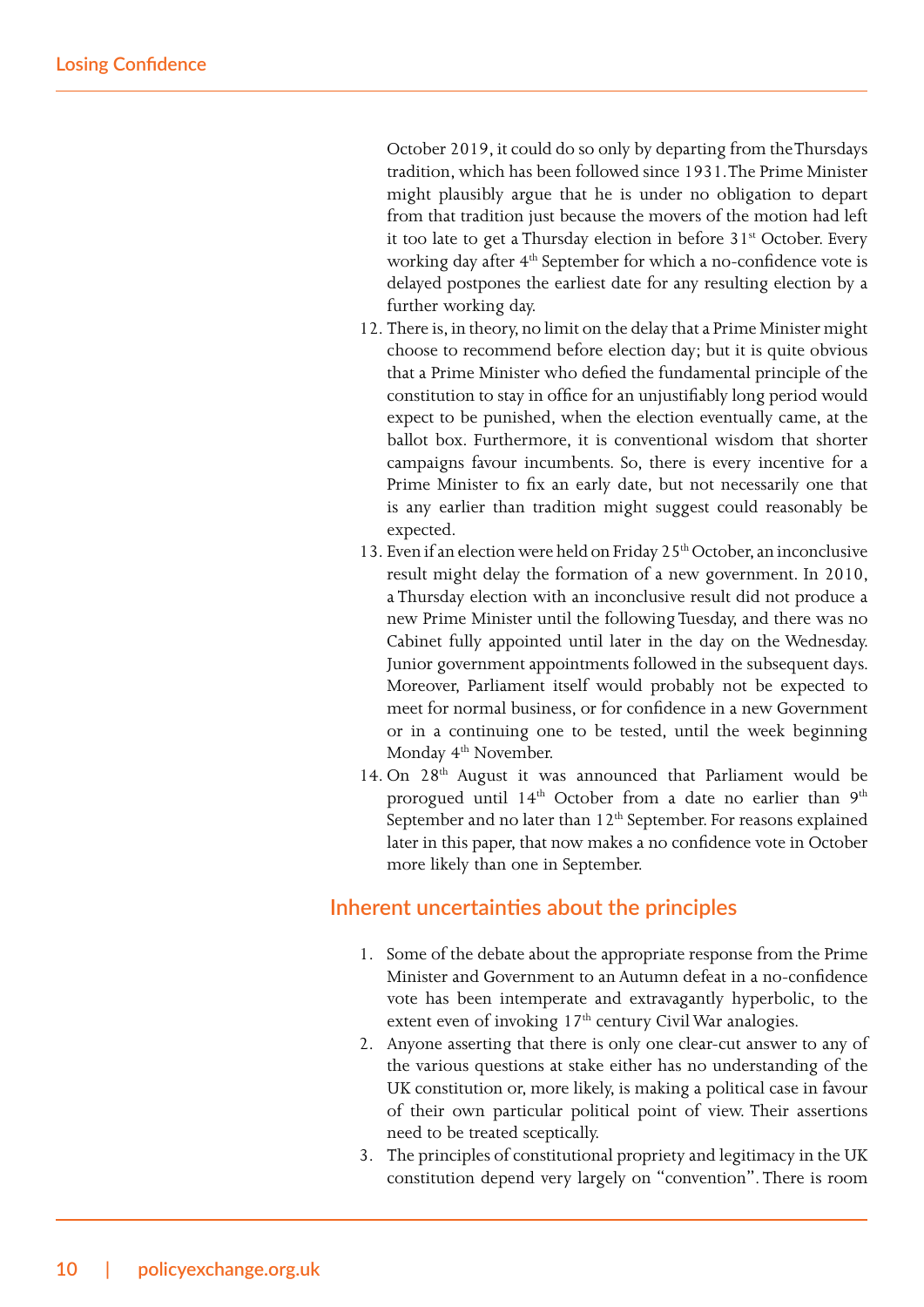for plenty of debate about the usefulness and parameters of that concept; but everyone agrees that for there to be a constitutional convention there must be an established and accepted practice.

- 4. There is no established and accepted practice for the situation that is envisaged. It is a situation that would arise entirely out of the effect of the 2011 Act, and in the new context created by that Act. There has been no opportunity for any practice in relation to that Act to become established or for any assumptions about what should happen after a vote of no-confidence for the purposes of that Act to become generally accepted.
- 5. The best that can be done is to infer principles from the pre-2011 Act practices. But there is always going to be room for different views about whether, and to what extent, the changes made by the 2011 Act have made the previous practices and assumptions irrelevant. In addition, even the pre-2011 practices involve issues involving considerable uncertainty, as well as significant ambiguities.<sup>1</sup>
- 6. Furthermore, the relevance of the 2011 Act has to be assessed for these purposes in the context of its broad purposes. Given that the discussion would be about their relevance to constitutional principles and practice (rather than legal rules), identifying those purposes is not confined to what would be taken into account by lawyers determining its legislative purposes for use in statutory construction. Any notion that, if there is no practice, the answer must be in the Act is without any sound foundation, and in fact contradicts the clear intentions of Parliament for the Act.

#### **The pre-2011 Act position**

- 7. The accepted constitutional position before the 2011 Act was that a Prime Minister could always ask Her Majesty for a dissolution of Parliament, and so a general election. If a request was made, it was expected, in modern times, that it would always be granted. There was an exception to this that had come to be thought of as relevant in practice only in the immediate aftermath of a recent general election. It was widely assumed that it was only in that case that the Sovereign might reasonably think that the situation required the options available within the recently elected House of Commons to be exhausted before another election was held.
- 8. The conditions required to be satisfied before the Sovereign might refuse a dissolution were articulated in the "Lascelles principles", after Sir Alan Lascelles, who is thought to have been the author of a letter to the Times in May 1950 setting them out at a time when he was private secretary to King George VI.
- 9. The letter specified the only circumstances in which a "wise" Sovereign might be expected to deny a request for a dissolution. The specified cumulative conditions were—**<sub>1. See the helpful blog post on the website for the His-</sub>**

**tory of Parliament Trust.** "Votes of No-confidence" by **20 August 2019**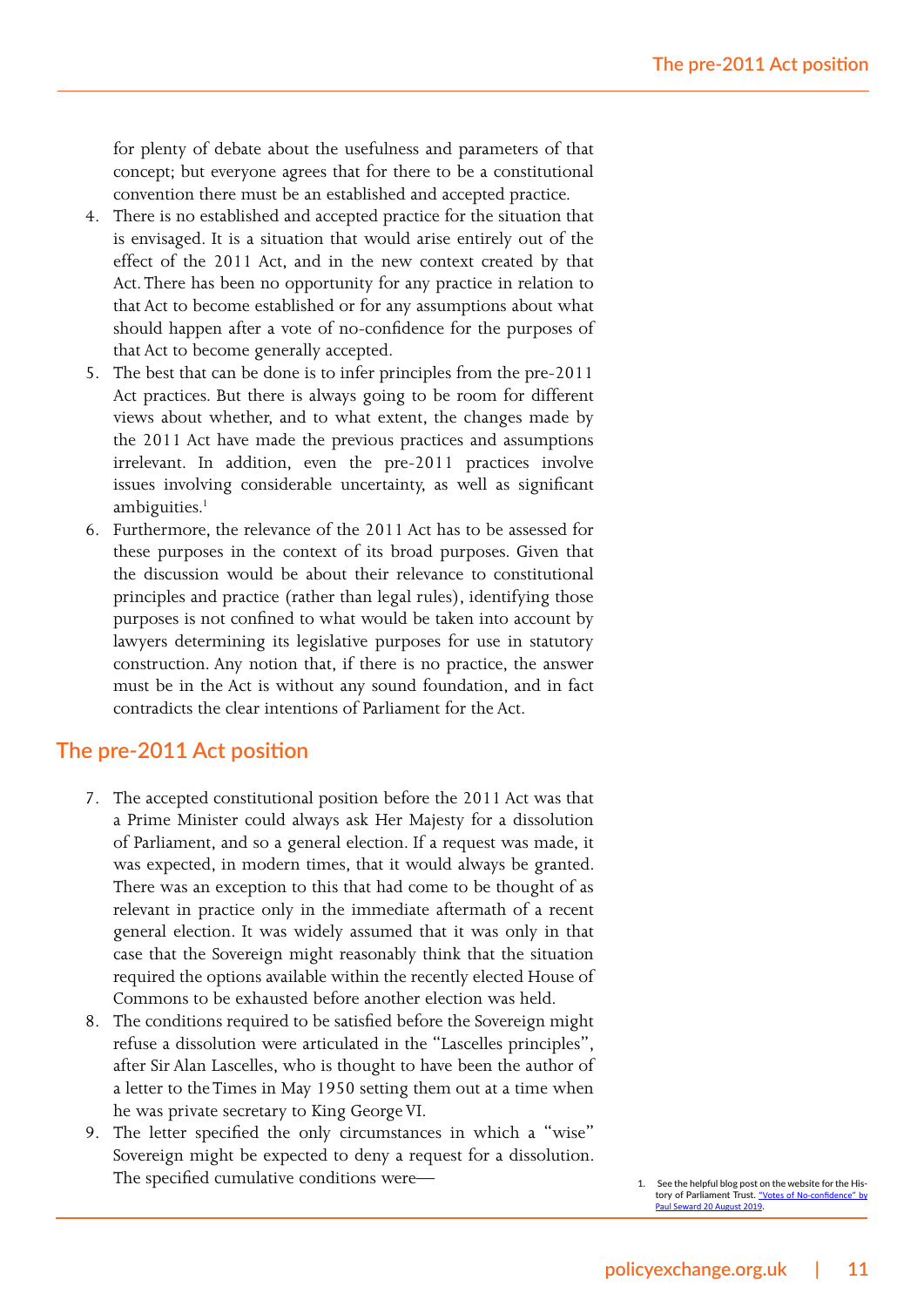- (i) if the existing Parliament was still vital, viable, and capable of doing its job,
- (ii) if a general election would be detrimental to the national economy, and
- (iii) if the Sovereign could rely on finding another prime minister who could govern for a reasonable period with a working majority in the House of Commons.
- 10. The potential of these principles to have continuing relevance rests in the fact that the first and third conditions set out requirements that would have to be satisfied before common sense would suggest that it would be wise to make an attempt to resolve a confidence crisis with the appointment of an alternative government, rather than with a general election. It is worth noting, too, that the conditions were never intended as a list about when the Sovereign should refuse a dissolution, only about when that might be justifiable. And there was always some question whether the second condition was an essential requirement. There was, though, good reason for thinking that something more than just the other two would be required except in the case already mentioned, viz when the last election had taken place only very recently.
- 11. In the case of a pre-2011 Act defeat for a government on a motion that was, in terms, a motion of no-confidence (as was the defeat of the Callaghan government in 1979), it was accepted that the Prime Minister had the option either of requesting a dissolution and so an election (which Her Majesty would grant, as in 1979) or of resigning and recommending to Her Majesty that the person best placed to form a government that would command the confidence of the House of Commons should be invited to form a government. The understanding was that a Prime Minister was constitutionally required to do one or the other.
- 12. In practice, it was also assumed, in modern times, that it would be the leader of the opposition who would receive the invitation if it needed to be issued. This was on the practical assumption that no government led by the incumbent could be replaced by another workable government unless it had the support to the next largest party. More importantly, it was also assumed that any Prime Minister would always prefer the dissolution option.
- 13. If a government were defeated on a motion that was not an express motion of no confidence but, instead, on an **issue** of confidence (such as its budget or a Queen's speech or, as in the case of the Major government's defeat on the Social Chapter in 1993, a major item of policy), the Prime Minister could either proceed as if the defeat had, in fact, been on a motion in terms or, as in 1993, could submit the government to an express "vote of confidence" and, as the Major government did in 1993, continue in office if successful.
- 14. It is important to emphasise that, both under the pre-2011 Act practice and under the Act, relevant questions relate to whether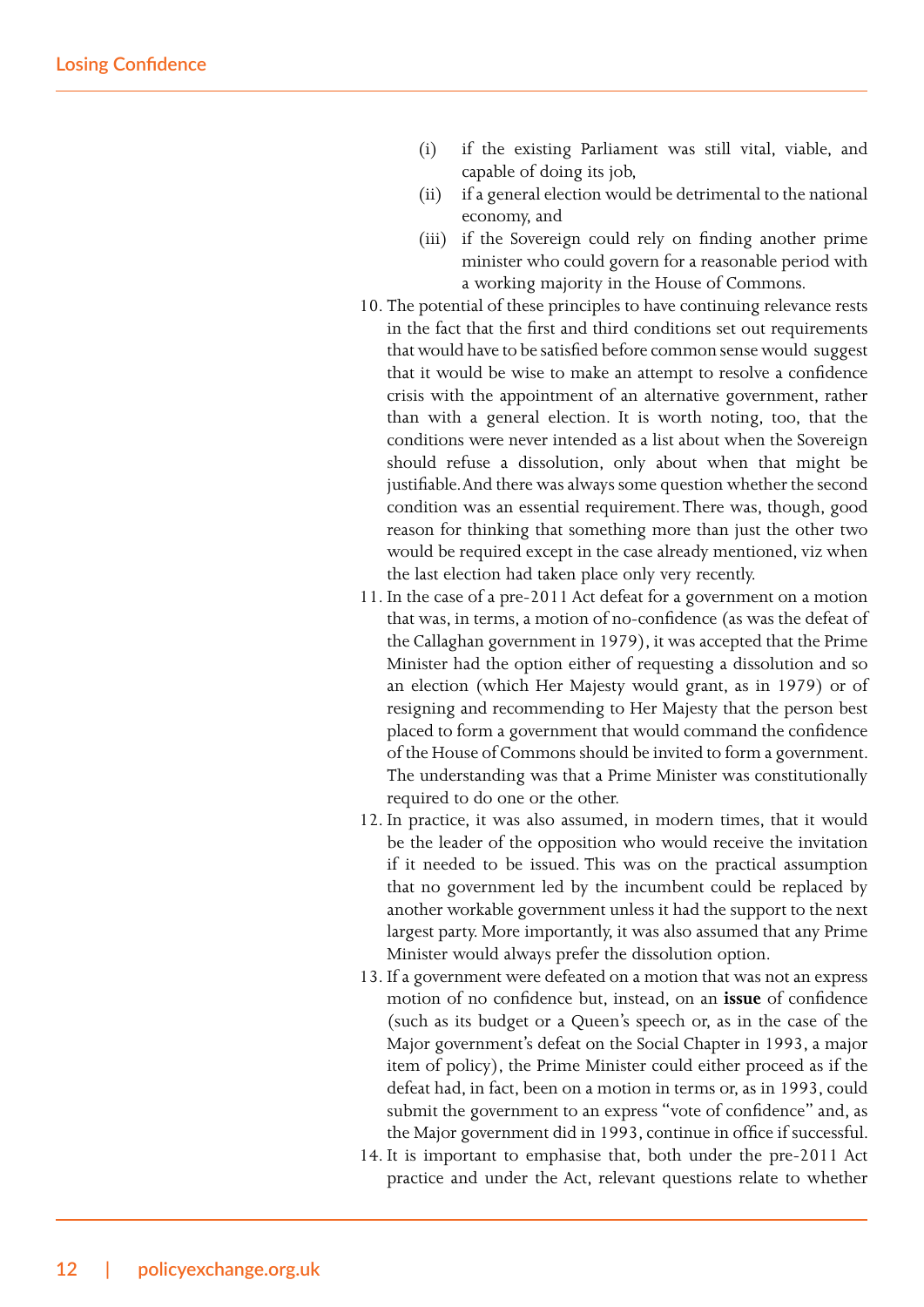the House of Commons has, or is likely to have, confidence in **a government**. Only indirectly does that involve the identity of a Prime Minister.

#### **The purposes of the 2011 Act**

- 15. It is well known that there were two principal purposes of the 2011 Act.
- 16. The immediate need for the Act was created by a mutual desire to reinforce a relationship of trust between the partners in the coalition government formed after the 2010 election. The junior partner in the coalition needed reassurance that the senior partner would not be tempted to conduct the business of government on a day-to-day basis with the short-term objective of manoeuvring their junior partner into an early general election in circumstances that would be favourable to the senior partner and unfavourable for the junior partner.
- 17. So, the first purpose of the Act was to strengthen the hand of the junior partner in the event of a rupture in its relationship with the senior partner, and to give it confidence that it could not have an election sprung on it without such a rupture.
- 18. The assumption was that reinforcing the basis for that relationship of trust would be conducive to stable and effective government over the lifetime of the coalition, and so be in the national interest. It was assumed that the same benefits of "fixed-term Parliaments" would accrue to any future coalition government made necessary by an inconclusive result in a later general election. Such governments would have become more likely if the proposal for a system of election by proportional representation had been adopted - as the coalition agreement made possible; but that proposal was subsequently rejected in a referendum.
- 19. Section 1 of the Act set out the main provision of the Act requiring general elections at fixed five-year intervals.
- 20. Section 2 set out the exceptional cases where an election was still to be possible between those dates.
- 21. The main provision of section 2 required the Prime Minister to secure a two-thirds majority in the House of Commons before an election could be called. This gave a junior partner in a coalition, an opportunity effectively to veto an election called by its senior partner. It was recognised, though, that an alliance of the largest party and an official opposition (which would find it politically difficult to shy away from an election - at least if it had no immediate prospect of forming a stable government without one) would usually be sufficient to produce an election. In this way, the two-thirds rule was not an obstacle to the holding of the 2017 election.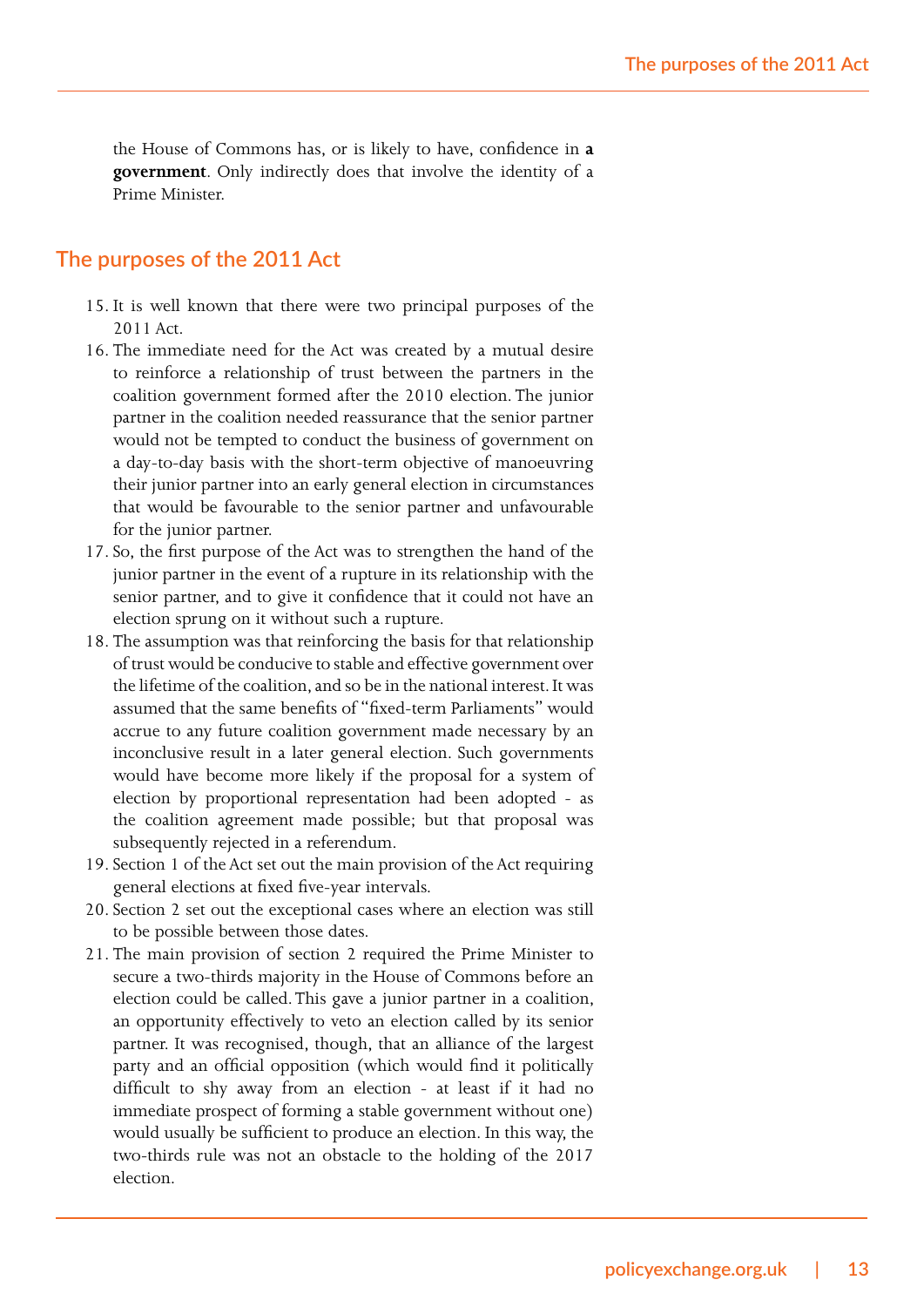- 22. It was also recognised that the two-thirds rule could not be allowed to let a "zombie Government" remain in office after having lost the confidence of the House - and so the capacity to muster the simple majorities needed to govern on a day-to-day basis - but without the combined opposition parties being able to muster a two-thirds majority for an election. So, the provisions of section 2 of the 2011 Act also provided a mechanism for that scenario that would not lead inevitably to an election, but would allow one to happen if it was needed. That mechanism is the one described above under the heading "The legal requirements of section 2 of the 2011 Act relating to no confidence votes".
- 23. The assumption appears to have been that the 14-day period could be used for one of two purposes. It might be used to repair a rupture in the coalition relationship. There had been a recent example in Canada where a prorogation had been used to allow a short period for that purpose. Alternatively, or if repair was impossible, it might be used to enable a junior partner that had decided to switch its support to the official opposition (and if the numbers worked and maybe other minor parties joined in) to enter into either an agreement for a different coalition - or perhaps a "confidence and supply" agreement - with other parties. If that happened the possibility would open up of government continuing in conformity with the decisions made by the electorate at the previous election, but without the need for another election outside the" fixed-term" timetable. In the words of the explanatory notes for the Act (which have been subjected to much imaginative extrapolation in the current debate) the 14 days would provide "an *opportunity* for an alternative government to be formed *without an election".*
- 24. The other less specific purpose of the Act was to provide a "nudge" towards a more general acceptance of the idea that a Parliament would continue for its full 5-year term as the default expectation. The previous assumption had become that a Prime Minister would normally look for an opportunity to have an election in the government's fourth year in office, or as soon as expedient thereafter. Many thought this was an unhealthy constitutional phenomenon that provided a distraction from the proper business of government, and resulted in a degree of short-termism that reduced government effectiveness over the last two and half years of a Parliament.
- 25. The important thing about the two main purposes of the Act, including in particular section 2, is that they were both directed at reducing, but without eliminating, the likelihood of a general election at times other than every five years in accordance with section 1 of the Act.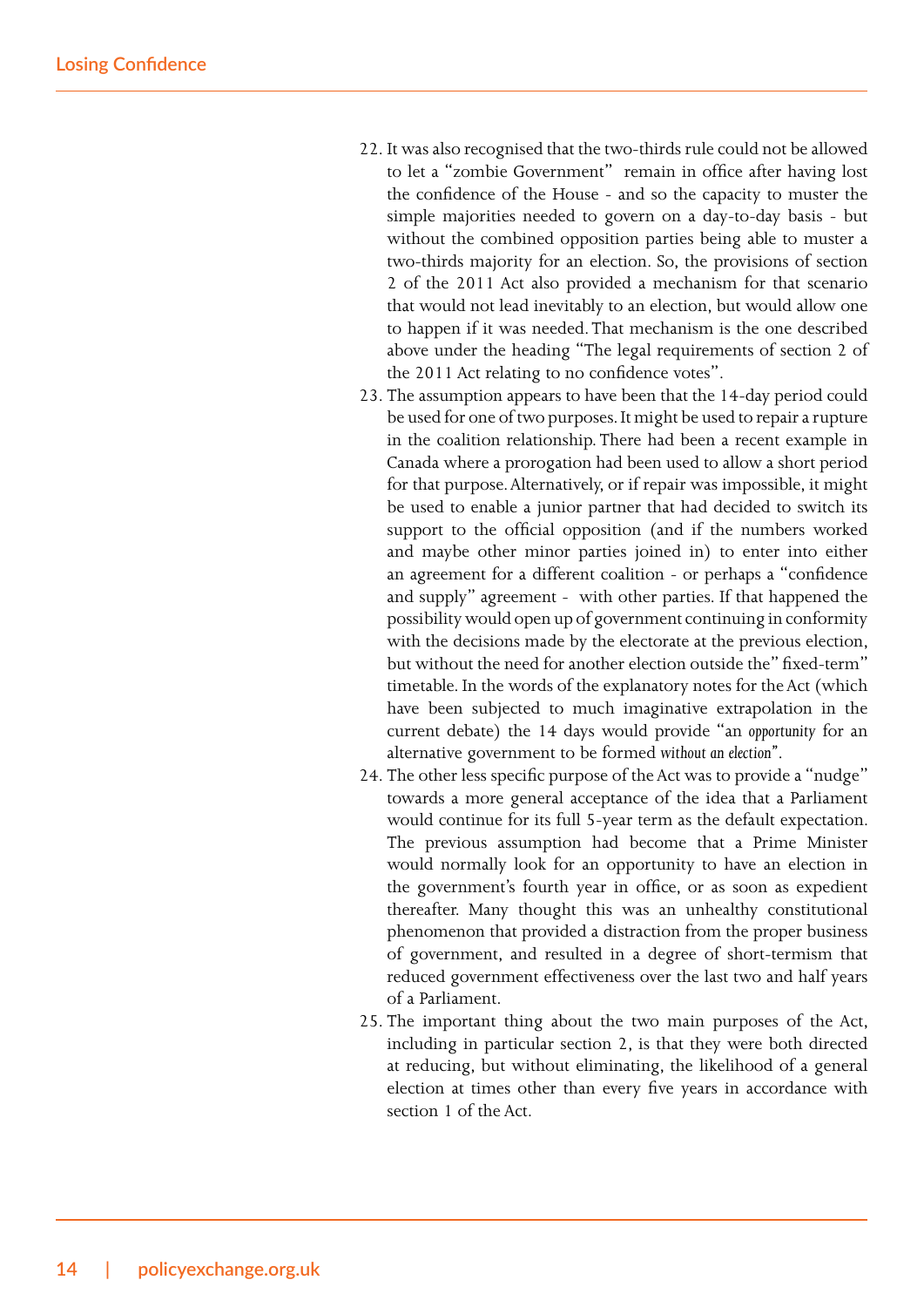#### **The form of the 2011 Act provisions**

- 26. The current controversy relates to what would be the first ever effective use of the no-confidence procedure for "early general elections" in section 2 of the 2011 Act.
- 27. Clause 2 of the Bill for the 2011 Act, as originally presented to Parliament, was replaced by a very differently worded clause during the Bill's passage through the House of Lords. Both the original clause and the eventual form of section 2 of the Act, as replaced, are set out in an Appendix at the end of this paper.
- 28. The provisions in the Bill for the Act, as introduced in the House of Commons, looked much closer to something that recalled the 1993 events. In the original, the first vote for which the Bill provided was a vote designated by the Speaker as a vote of noconfidence. So, it was capable of covering a vote on "an issue of confidence", as well as a motion in express terms (which the final version made the only option). Both versions, though, contained a two-vote process and thus a mechanism for reversing the effect of the first no-confidence vote with a subsequent vote of confidence.
- 29. In addition, in the original clause, the provision for the subsequent vote of confidence that would stop an election was at least ambiguous as to whether it allowed an "investiture vote" - a vote in which the House of Commons would indicate by whom the new government should be led. An investiture vote is the mechanism used for establishing the confidence of the devolved legislatures in the devolved governments (see, for example, sections 3 and 46 of the Scotland Act 1998). That had been the model many commentators had expected the Bill to follow; but it is clear that, in the event, it was rejected as the appropriate precedent, perhaps because of the hiatus it would have allowed in the tenure of the office of Prime Minister<sup>2</sup>.
- 30. The amendment made in the House of Lords had three main objectives<sup>3</sup>.
- 31. The first, which is perhaps ironic in retrospect, was to protect the Speaker from having to make decisions involving any intense political controversy, including one in which it would be for him to determine whether a general election would be take place.
- 32. The second was to protect the legislation from the risk of being the subject of litigation. If there was a universal consensus on anything during the passage of the Bill, it was that that should not happen.<sup>4</sup>
- 33. Indeed, the Bill is perhaps a paradigm for the chilling effect of judicial activism on policy formulation. Even though it was acknowledged at the time that it was just about inconceivable that the courts would wish to get involved in the issues that might arise under the Act, it was also thought important, nevertheless, to frame the Bill in a way that left the least possible scope for judicial intervention - at the expense, even, of not allowing the
- **2. Sections 3 and 46 of the Scotland Act 1998, for example, allow the post of First Minister to remain un-filled for a period of at least 28 days and conceivably much longer if the failure to appoint a First Minister results in an election.**
- **3. See the debates at Report Stage in the** House of Lords on 16 May 2011
- **4. The Clerk of the House of Commons had raised specific concerns that the Bill as presented "could allow the courts to question aspects of the House's internal proceedings". See the** report on the Bill of the House of Commons Select Committee on Political and Constitutional Reform Committee**, 9th September 2010. He reiterated this advice and it is referred to in col 1050 of the Lords Report Stage debate mentioned in the previous footnote.**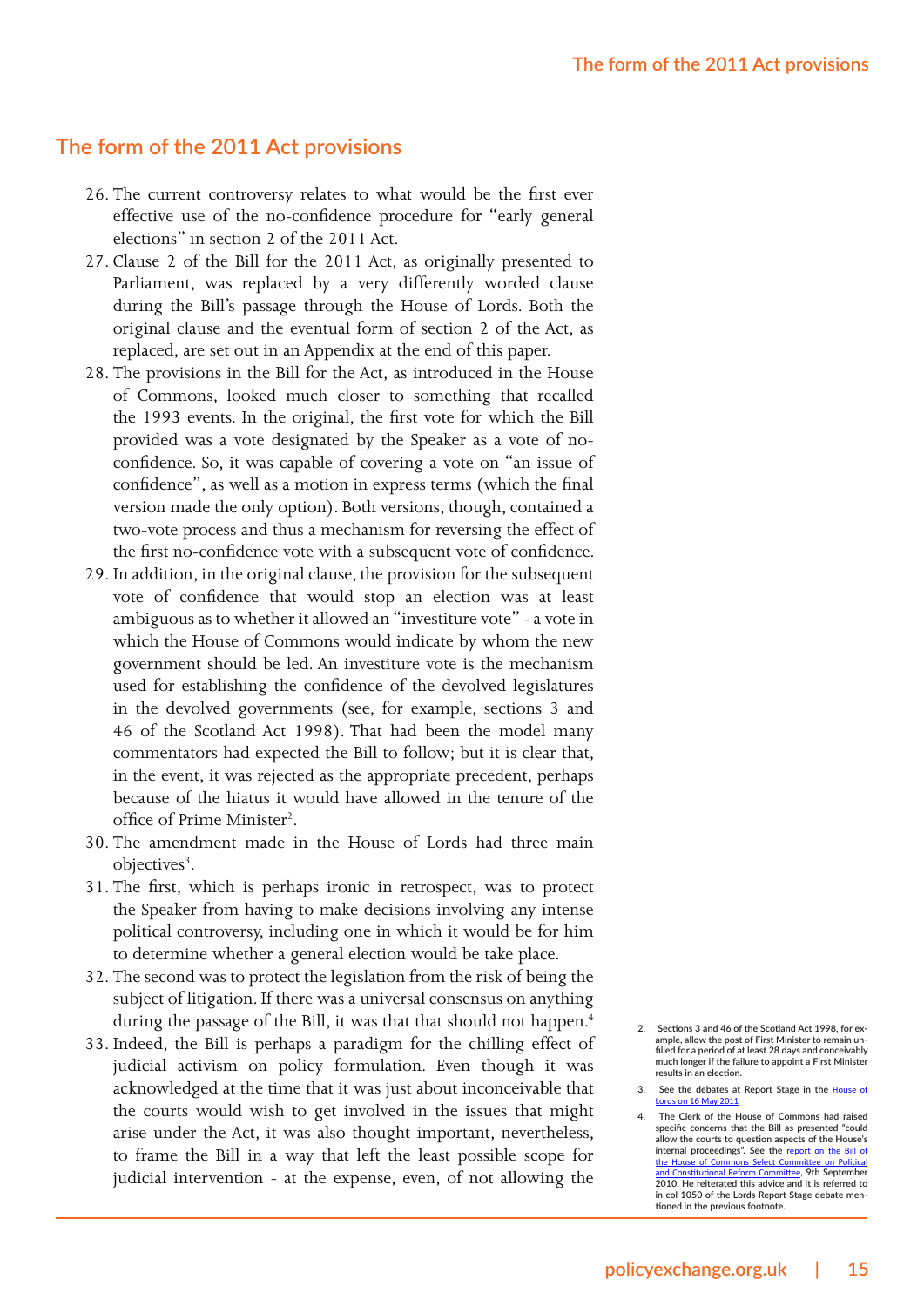Bill's provisions to take a form that might otherwise have been more appropriate, or covered more ground.

- 34. In that way, it is clear that Parliament specifically decided that the price of avoiding any intervention in its proceedings by the courts was that the circumstances in which the confidence principle would trigger its traditional constitutional consequences ("resign or dissolve") had to be confined to the case where the express words set out in the Act were used.
- 35. The third purpose of the replacement clause was to remove the ambiguity mentioned above, and so to eliminate any suggestion that there might be "an investiture vote", rather than just a retrospective vote confirming the confidence of the House in a government already appointed by Her Majesty and in office.
- 36. In that way, it is also clear that it was not the intention of the Act to provide for, nor did it set out to suggest, what the process should be if, for example, arrangements for carrying on government were in fact made between a defecting junior partner in a coalition and the official opposition, whether before the vote or subsequently as a result of negotiations during the 14 days. So far as the statute was concerned, that was left entirely to political factors, although that did not stop those who spoke in the debates on the Bill from speculating about it.
- 37. It is reasonable to infer that it was assumed that the political factors would have the practical effect that, if it became clear during the 14 days that there was a potentially stable coalition waiting in the wings to take over (as, for example, where the official opposition and the Prime Minister's previous junior coalition partner were ready to make an alliance and had the numbers), an incumbent Prime Minister would feel it appropriate to resign and to recommend to Her Majesty that the alternative be given a chance to govern. That would then avoid the need for an election. Nevertheless, that was not what the Act required or provided.
- 38. It was obvious that a Prime Minister in those circumstances would wish to be seen to be "doing the right thing" and not "clinging to office" past his "due date". In a country that boasts an unwritten and political constitution - but also maybe also with democratic systems elsewhere - it is foolish to underestimate the normative force of the short-term prospect that political decisions will be judged by the electorate, or the long-term prospect that they will be judged by history. It is, in my view, equally foolish to think that the norms that result can be adequately encapsulated in law, or that any law or quasi-law that sought to prescribe different decisions could effectively compete with those considerations.
- 39. Everything about the Act and its legislative history suggests that the 2011 Act represents a conscious attempt to leave the decisions about how a Prime Minister and government should respond to its operation to be made under the influence of the political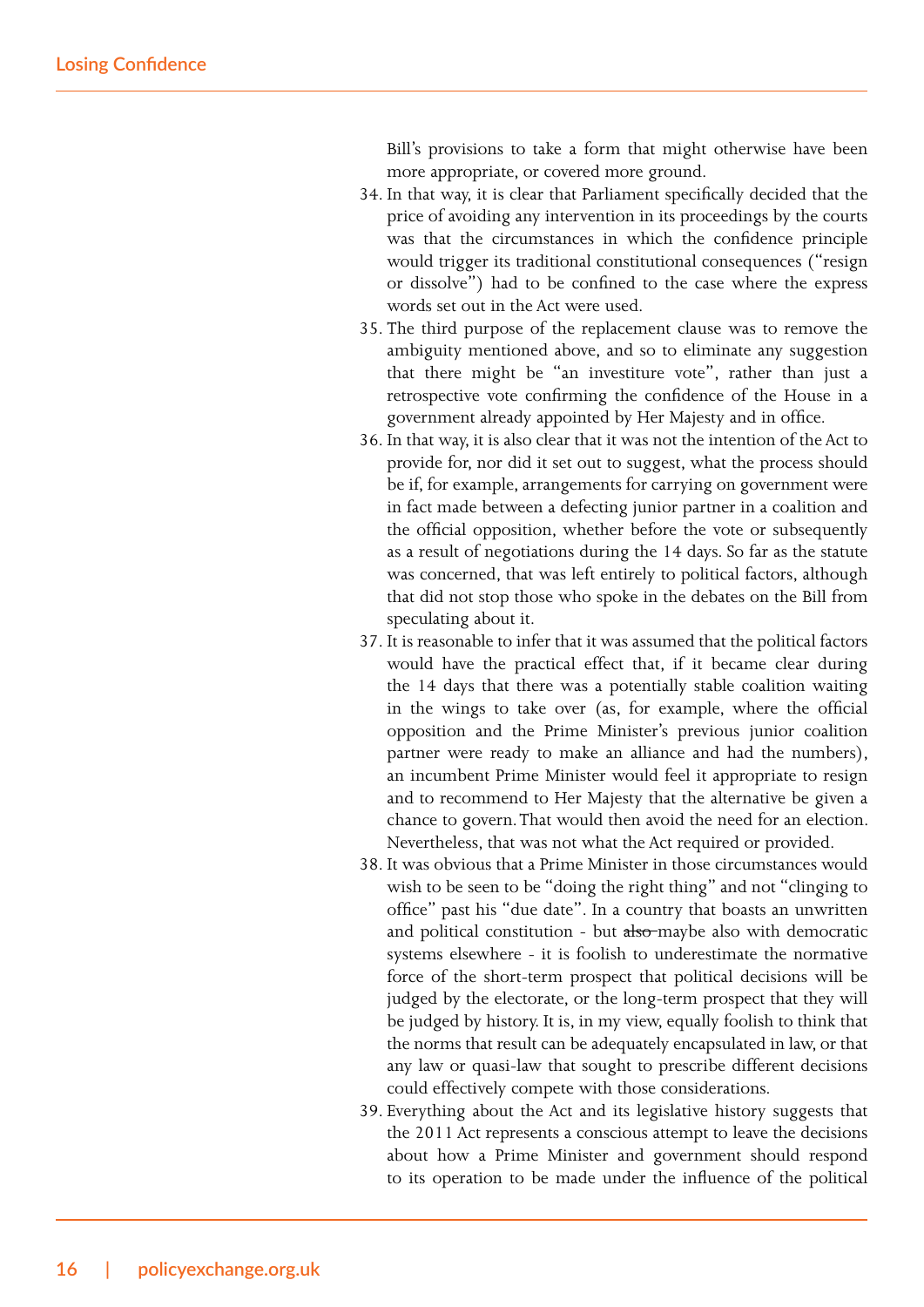pressures to which they would be subject. Those pressures, in the case primarily in contemplation, were likely to shift the balance in favour of a change of government, and away from the inevitability of an election. It was enough to provide a remedy for the mischief at which the Act was aimed to create a perception that that shift had occurred.

- 40. It is also reasonable to assume that this approach, of not attempting comprehensively to codify the process of government formation, was adopted because it was also recognised that there are an infinite variety of circumstances that would affect the strength of the political incentives in operation, and that they could not all be legislated for. So, for example, the time remaining until the next regular 5-year election might be a relevant variable in the force of any supposed political imperative to resign. In addition, in the circumstances primarily in contemplation, it would also be reasonable to assume that a defecting junior partner negotiating arrangements with the official opposition would want, for tactical purposes, to keep open for a while the possibility of returning its support to the largest party, and therefore would produce a delay in any resignation by the incumbent. There was recent evidence for the validity of this assumption in the events of May 2010.
- 41. In 2011, the assumption now found in paragraph 2.10 of the Cabinet Manual was already current, following the events around the formation of the government in 2010. That assumption is that there is, perhaps, a developing convention that a Prime Minister should not resign office until there is clarity about whom Her Majesty should ask next to form a government. That paragraph does clearly state that "it remains a matter for the Prime Minister, as the Sovereign's principal adviser, to judge the appropriate time at which to resign, either from their individual position as Prime Minister or on behalf of the government".
- 42. It is the responsibility of every Prime Minister to his Sovereign to ensure that She is not left without a politically accountable first minister, and that She is not required to select one in a situation that could only draw Her into political controversy. There was further evidence for this developing convention in the way both Mr Cameron and Mrs May delayed their resignations until their successors had been selected by the Conservative party.

#### **The issues now the subject of controversy**

- 43. So, what are the controversial issues that have now arisen around the hypothesis that the Government might be defeated on a vote of no confidence in the Autumn?
- 44. Essentially, they relate to the question of at what stage following the defeat (if at all) there is an obligation on the Prime Minister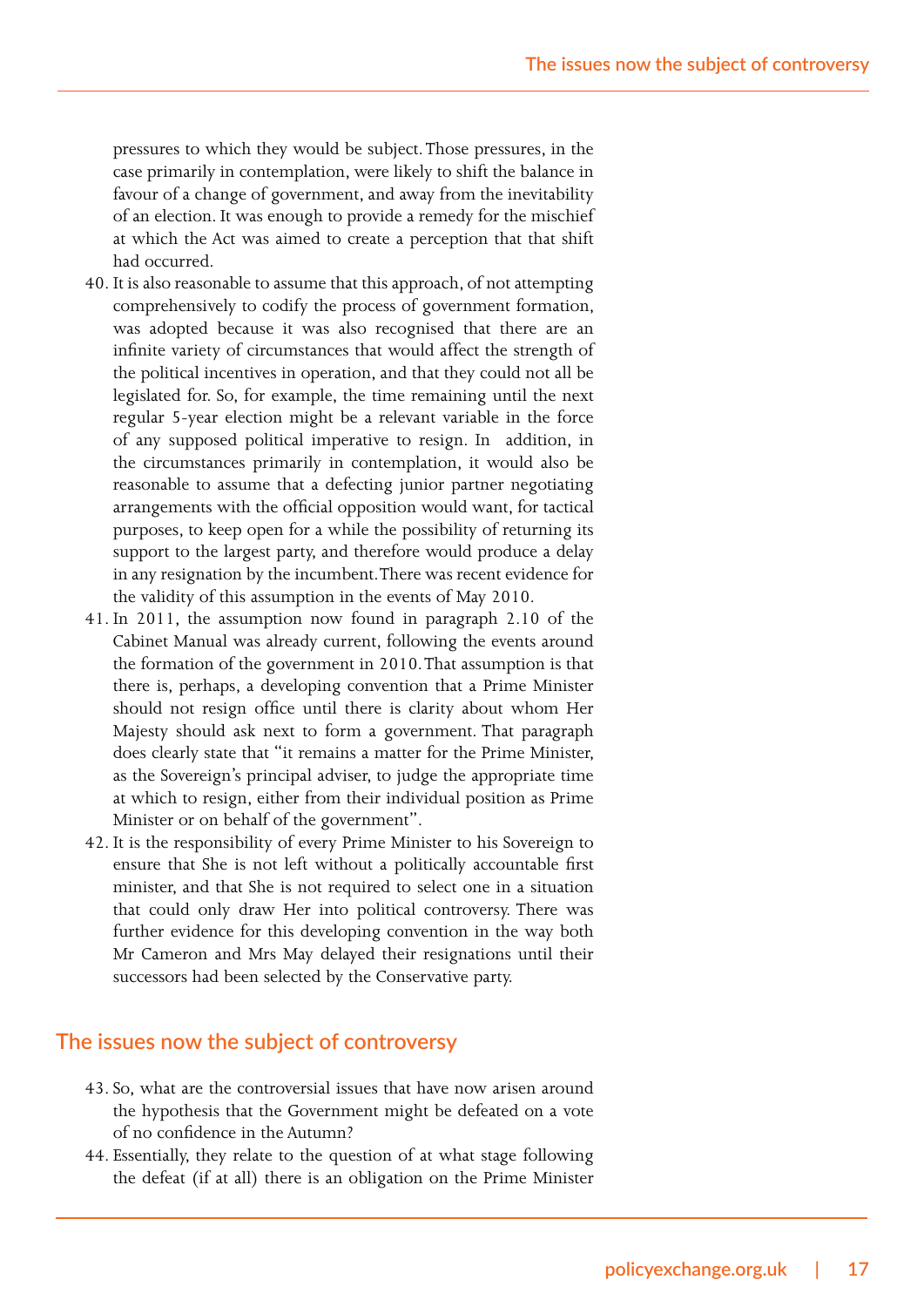to resign to enable another government to be formed by someone else. The developing convention mentioned above means that this necessarily also involves the question of at what stage (if at all) the Prime Minister is able to make a recommendation to Her Majesty to invite someone else to form a Government. He should not resign before he can do that. It is not that She needs his advice, or has to comply with it. The point is that he should stay until She can decide the question without controversy, and, for that, he has to make a judgement on whether that would be possible.

- 45. The important political context for this controversy is that the Government's defeat on the no-confidence motion would now, for all practical political purposes, be too late to trigger an election for a date before the time when the UK is due to leave the EU in accordance with both international and domestic law. The only way that withdrawal could be prevented from happening before any election would be if the UK Government and the EU27 together agree to a further extension until a date falling at some time after the election.
- 46. In the circumstances, what this question most certainly does not involve is how best to fulfil the purposes of the 2011 Act, as explained above. There is no serious or realistic suggestion that anything that is done following the vote of no-confidence could lead anywhere other than to an early election. The fundamental purposes of the 2011 Act, which are about putting inhibitions on early general elections within the normal 5-year timetable, are just not in play.
- 47. It is accepted that the resignation of the Prime Minister following a vote of no-confidence could lead, in present circumstances, only to the formation of a government (whether by the leader of the opposition or by a leader of a so-called coalition for "national unity") which would itself need to trigger an early election. It is equally obvious that the date for that election would be not long after what would have been election day as a result of the expiry of the 14-day period after any no-confidence defeat.
- 48. The House of Commons numbers and other political factors would make an early election inevitable, not least because it is clear that neither the leader of the opposition nor anyone else could maintain the confidence of a majority of the House of Commons in any programme for government that went beyond seeking a further extension from the EU27 to allow an election to take place before UK withdrawal. An extension for a second referendum would not be practicable because it would take months before it could be held, and would thus require an, in practice unachievable, consensus by a majority in the Commons for a more extensive programme for government in the meantime. The leader of the opposition made it clear in his 14th August letter that any government he formed would be for the purpose only of applying for an extension and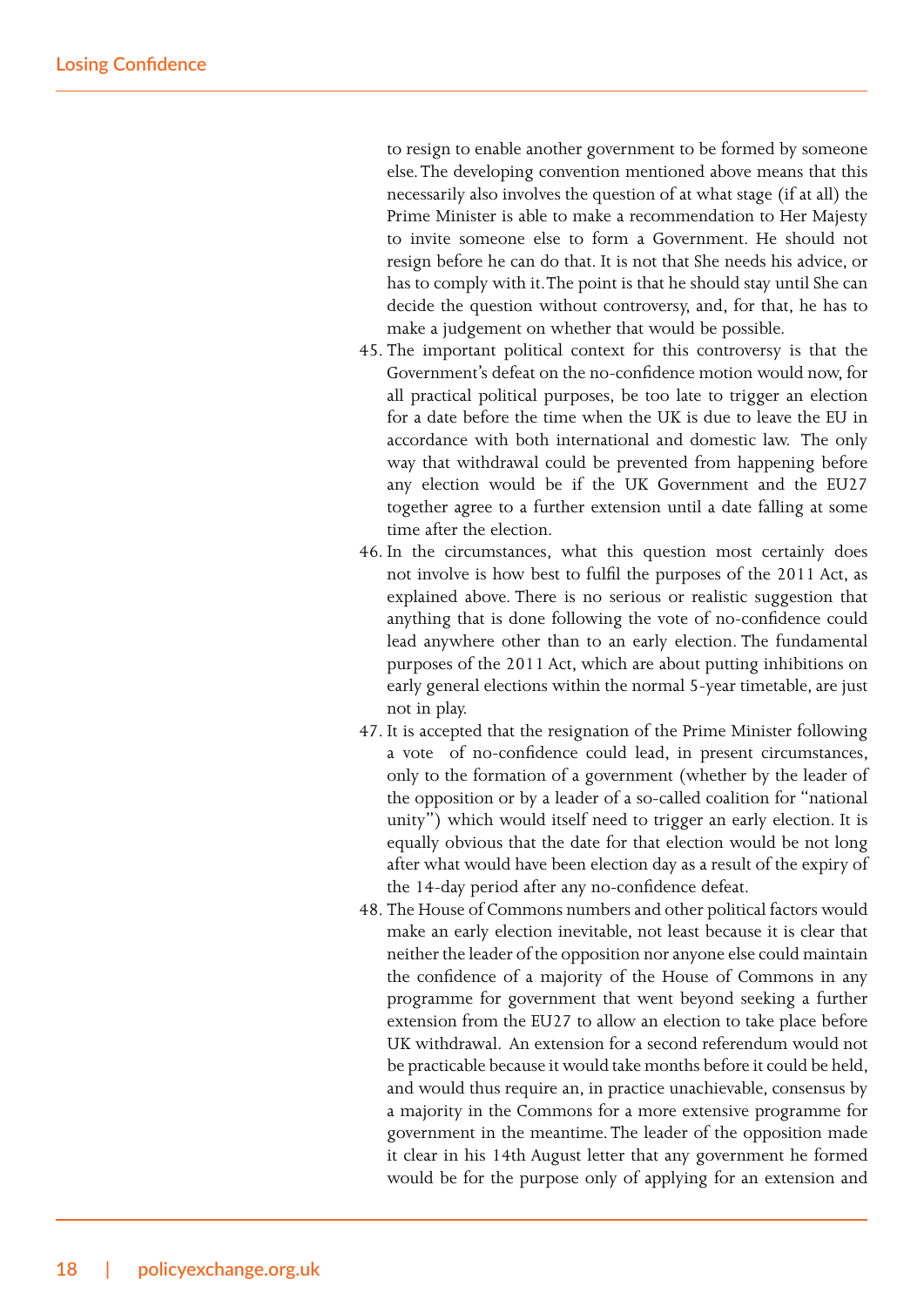immediately proceeding to an election.

- 49. A scenario in which the Prime Minister would resign in favour of a government that would then continue in office until the current Parliament completes its 5-year term in 2022 would, perhaps, engage the underlying purposes of the 2011 Act provisions. But it is for all practical purposes only a fantasy. It is intellectually incoherent to suggest that the fact that that scenario is capable of being fantasised is a reason why a Prime Minister must behave in an entirely different scenario in the same way as he would be expected to behave in the fantasy. The scenario that would exist this Autumn would be entirely different because of the fundamental distinction: that a general election would be bound to happen anyway.
- 50. Moreover, those<sup>5</sup> suggesting, that that or any other scenario purportedly engaging the underlying purposes of the 2011 Act could be the basis for litigation to force the resignation of the Prime Minister are promoting an idea that defies the unequivocal wishes of Parliament when passing that Act: not to address the issue of resignation, not to provide for an investiture vote, and not to allow the Act to become the subject of proceedings in the courts.
- 51. It is clear that the only reason there is an issue at all is because of the understanding that, if an election is triggered (however that is done) for a date after 31<sup>st</sup> October 2019, the current Government, while remaining in office, would not seek a postponement of UK exit from the EU but would allow that to happen on that date by default. But for that factor, there could be no plausible or sustainable constitutional or political argument for delaying an election that is inevitable in any event just to allow a different government to be formed to hold the reins of power until its result is known.
- 52. There are no grounds at all for supposing that there has been a change to the pre-2011 constitutional position: that a government defeated on a no-confidence vote resulting in a general election would remain in office (subject to the purdah/caretaker restrictions – hereafter "the purdah convention") until the question whether it could command the confidence of the newly elected House of Commons can be tested in the light of the election result. It would have been regarded as complete nonsense in 1979, had anyone suggested that Mr Callaghan's defeat required him to hand over power to Mrs Thatcher pending the election triggered by the defeat. There is nothing to suggest that it was the intention or understanding of anyone in 2011, or at any time since, that something different is now required.
- 53. It follows that the real issue at stake, and the only reason something different is now being suggested as appropriate, is the same as the one on which Prof Richard Ekins, Robert Craig and I have already opined in our earlier Policy Exchange paper "Lost in Transition". **5. Prof Mark Elliott** i**n his blog** "Public Law for Everyone"

**8 August 2019, points out** (**citing** a Tweet) **that Tom Hickman of UCL has suggested this.**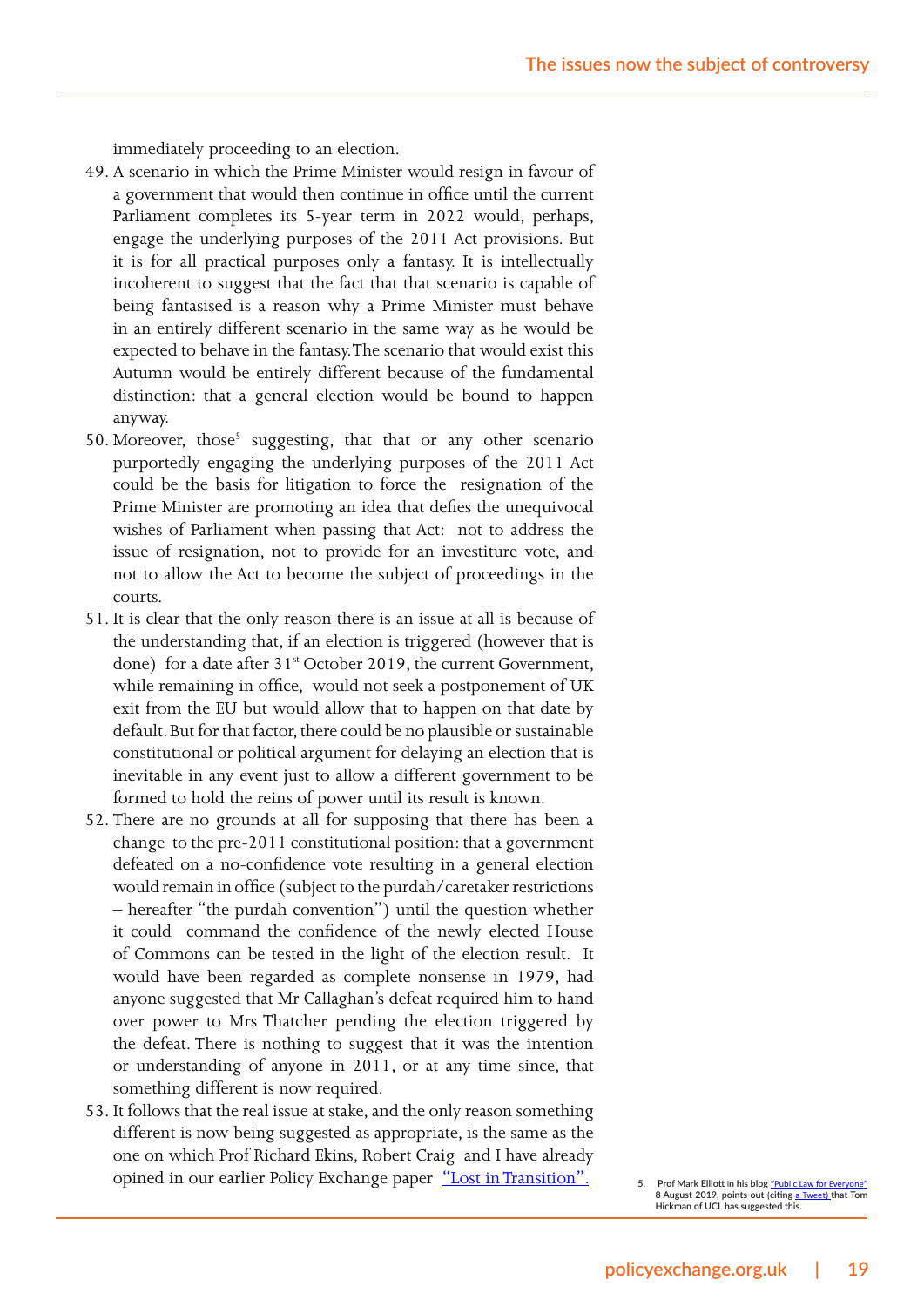- 54. That issue is whether, if an election is held, there is a constitutional requirement, based on the purdah, convention, for an attempt to be made to secure an extension of the Art 50 exit date until after the election.
- 55. The Cabinet Manual states that the convention should be understood as restricting government activity from the moment of a government defeat on a vote of no-confidence for the purposes of the 2011 Act (para 2.31). It also says that the restrictions should continue after the election if its result is inconclusive and there is any doubt about whether the Government has or retains the confidence of the House of Commons (para 2.30). Significantly, it further suggests that the restrictions may have to continue until Parliament reassembles after the election and the capacity of the Government to command the confidence of the House of Commons is tested in a vote.
- 56. The issue we discussed in our earlier paper is whether the restrictions imposed by the convention require the Government to retain the legal status quo at the time they start to apply (viz with the UK leaving the EU on 31st October 2019) or would require it instead, while subject to the restrictions, to apply for, negotiate, and agree a further postponement of UK withdrawal. The precise formulation of this "duty to agree" and its implementation during the purdah period is very problematic. There would be issues about the length of the extension and, perhaps, about the conditions to which it would be subject.
- 57. Our conclusion on the purdah issue was that there are legitimate arguments that could plausibly be made both for and against a requirement to seek an extension, and that the incumbent PM and Government would be in a position to choose which arguments they found the more convincing. The advice of the Cabinet Secretary will be significant. The principal Law Officer of the Crown, the Attorney General - the ultimate source of authoritative legal advice to Government - might be expected to give his confidential advice; and no Prime Minister could be faulted for following it.
- 58. In fact, the arguments in favour of regarding UK departure from the EU as the status quo position to be preserved during a purdah period have since been strengthened by the making of the commencement regulations for section 1 of the 2018 Act, which repeals the European Communities Act 1972. There was always a strong argument for saying that there was a legal duty to make the regulations before whatever is "exit day", even if that day fell in an election period. It was an anomaly that section 1 of the 2018 Act had two mechanisms for determining its commencement an express date, exit day, and the provision for commencement regulations.
- 59. Making the regulations has removed a potential complication. It is usual to treat the making of commencement orders as *prima facie*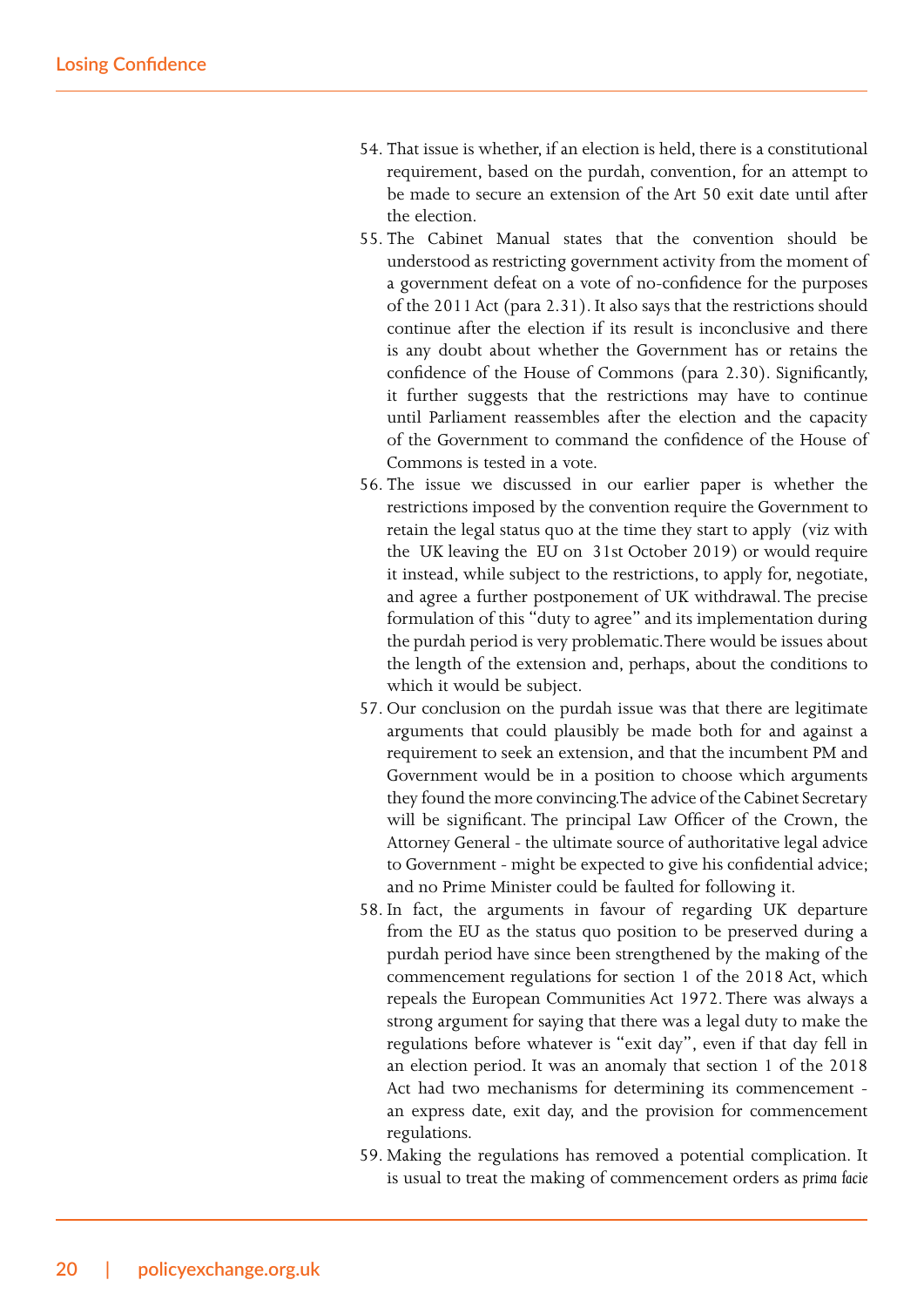incompatible with the purdah convention. No one, though, has ever seriously suggested that purdah requires commencement orders that have already been made to be revoked. In any event revocation is only legally possible before the date appointed by the order, and so would be impossible in this case because the order fixed the day after the making of the regulations,  $17<sup>th</sup>$  August 2019, as the commencement date. That, of course, does not affect the power of the Government, if an extension is agreed with the EU 27, to exercise the power conferred on it to change the date and time at which the section that came into force on  $17<sup>th</sup>$  August would currently have effect in practice . Neither, though, does it answer the question whether steps should be taken towards exercising that power during a purdah period.

- 60. It is in this situation that it seems that the argument in favour of resignation seems to amount to no more than an attempt to find a mechanism to "enforce" a particular view of the purdah convention. Presumably, this is on the false logic that, if such a mechanism does not exist, it must be invented. The objective for demanding the Prime Minister's resignation would be to enable the government to be replaced by one which takes a different view of what the convention requires, and which would, while accepting the need for an election but itself temporarily relieved of the requirements imposed by the convention, reopen negotiations with the EU27 about an extension and, if one is agreed, make the regulations needed to implement it under the European (Withdrawal) Act 2018.
- 61. There do seem to me to be considerable difficulties about construing the 2011 Act as creating a missing mechanism for enforcing the purdah convention. The first is the fact that the Act, quite obviously, was never intended for that purpose. The second is that the convention is a self-imposed rule of propriety in the vaguest possible terms and with no foundation in law whatsoever. Hitherto, it has been clear that the only potential for "enforcing" the convention lay in making a request for an "accounting officer direction" (see paras 2.32 and 2.33 of the Cabinet Manual). This unequivocally demonstrates that compliance with the convention is to be achieved exclusively through the "sanction" that a political price might have to be paid by anyone seen to have disregarded it. Any suggestion that the convention might itself be justiciable is plainly absurd. So too, therefore, is any suggestion that a need to enforce the convention would justify a reading of the 2011 Act that would make the resignation issue justiciable.
- 62. Perhaps, though the true nature of the purdah-related argument in favour of resignation should be seen as a response to an impending no-deal exit, rather than just as a response to an impending election that would make that inevitable. In those circumstances, it would be being used as a contrivance for securing delay for its own sake,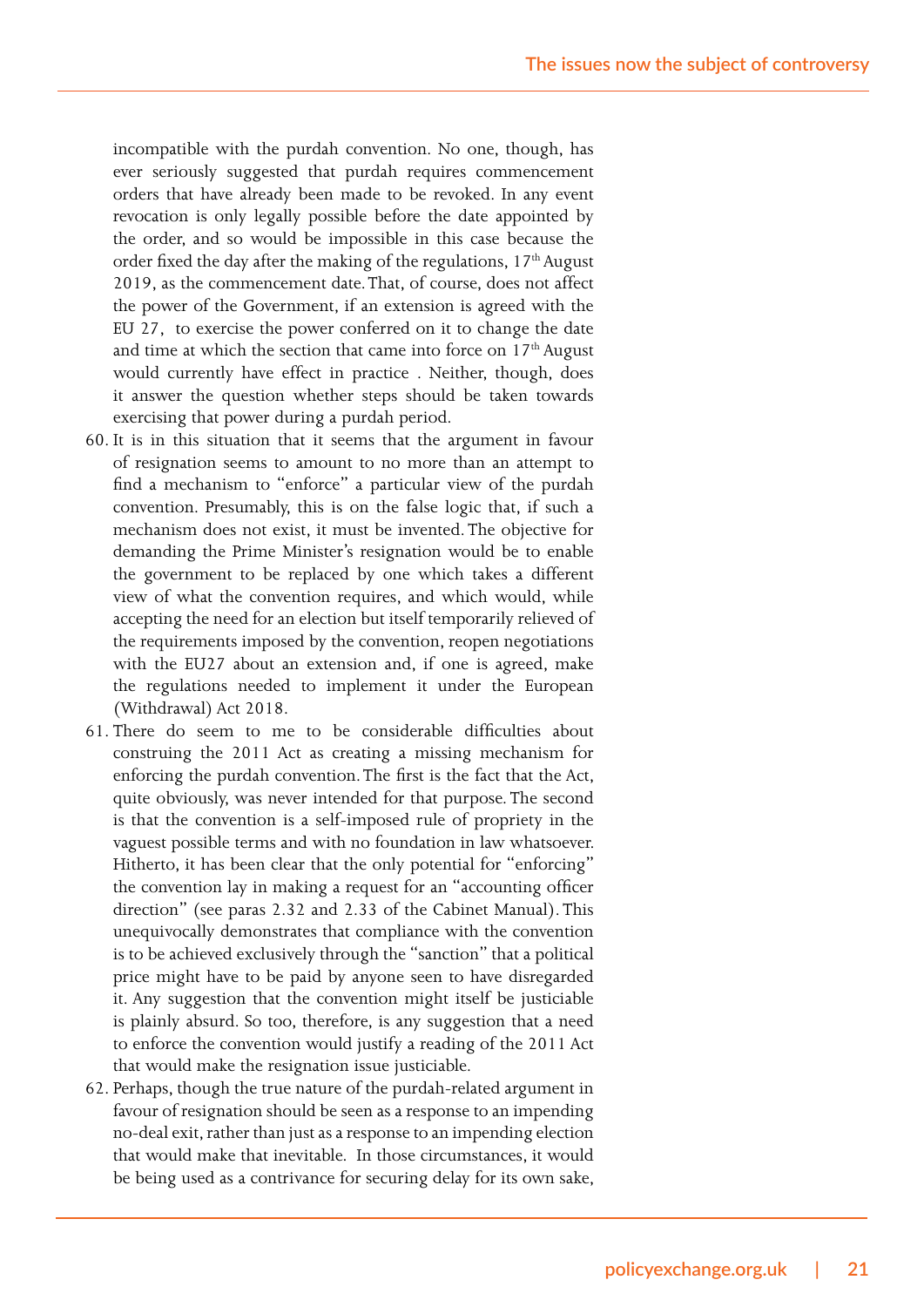rather than just a delay allegedly made necessary by the election. That would give rise to a different question: whether it would be constitutionally and politically legitimate to exploit the 2011 Act no-confidence procedure, by delaying its use until it is too late to have an election before exit day, exclusively for the purpose of then triggering the supposed obligation under the purdah convention to apply for an extension.

63. It follows, of course, that whichever way you put it, the answer to any new question about resignation following a 2011 Act noconfidence vote in current circumstances is wholly dependent on the question about what the purdah convention requires; and, to that extent, must have the same answer. There are legitimate arguments on both sides, and the Prime Minister is in a position to choose which he finds the more convincing, but will have to justify it politically.

### **Is the argument for the PM to resign following a no confidence defeat clear-cut?**

- 64. It seems to me that the arguments are very far from clear-cut as to in what (if any) circumstances, following a defeat on a 2011 Act no-confidence vote, any constitutional requirement on the Prime Minister to resign could or would arise, either immediately or before the end of the 14 days for which the Act provides.
- 65. An argument that there is an obligation to resign just because of the defeat is mistaken. As mentioned above, para 2.10 of the Cabinet Manual says that it is for the Prime Minister to decide when to resign. The argument that because, before the 2011 Act, he had the choice of resigning or asking Her Majesty for a dissolution and that, with the removal of the second option, he is left with no option except to resign is unsustainable. The 2011 Act did not remove the option for a dissolution from the equation, it merely changed the means of making it happen.
- 66. It seems to me that the Prime Minister could legitimately argue, both constitutionally and politically, that he remains entitled to pursue the dissolution and election option by the other means still available to him under the 2011 Act.
- 67. The same argument would also be available, maybe even more clearly, following a no-confidence motion in a form that did not satisfy the requirements of the 2011 Act, for example, because it had been amended to turn it into an investiture vote. In normal times, it would be extremely unlikely that it would be regarded as in order or appropriate for the Speaker to select an amendment that would turn a 2011 Act motion into something that would otherwise be possible, if at all, only in the form of a Humble Address. But maybe it could still happen.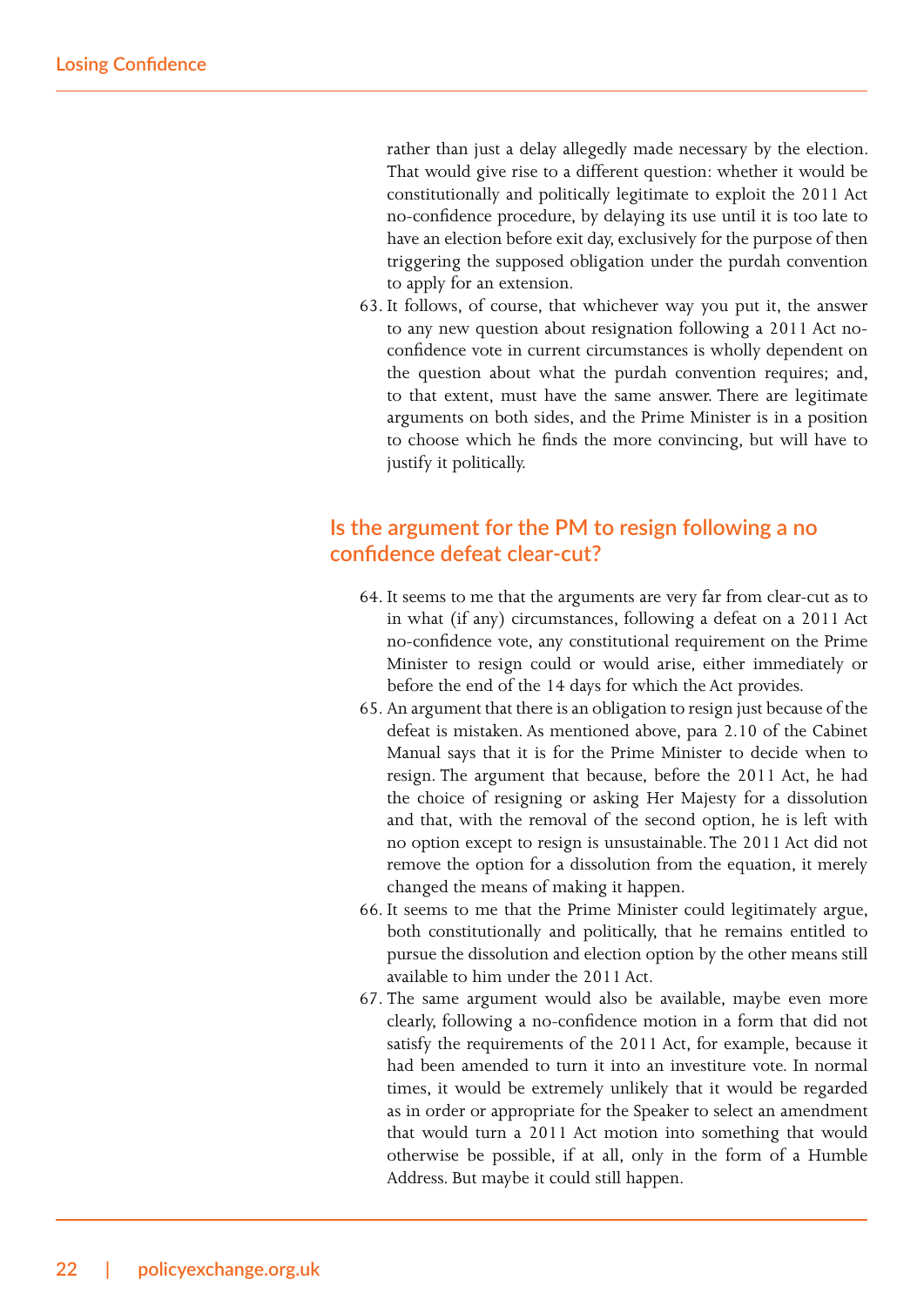- 68. In considering the force of the argument that the Prime Minister is entitled to pursue the dissolution option, it is important to take account of the practical political advantage that the Prime Minister would secure for justifying his position from being the person pursuing the submission of his decisions to the judgement of the electorate at the earliest possible opportunity.
- 69. It would be his opponents who would be arguing the case for postponing that judgement until they had settled the agenda for the election with the EU27. It is this factor that makes the analogy of a Stuart monarch look particularly silly when applied to a Prime Minister whose position would be in favour of an early judgement on his stewardship of government by an electorate selected on the basis of universal suffrage - something no Stuart Monarch would have thought appropriate.
- 70. So, for example, it seems to me that it would be possible for him to make a politically attractive and principled case for remaining in office with a view to putting down a motion to trigger an election under section 2(1) of the 2011 Act. He might be able to persuade a sufficient majority in the House to vote for that, if it would accelerate the election by removing the need to wait out the 14 days. Or he might even, if the calendar required and allowed it, bring forward and expedite legislation to have an election at an even earlier date after an abbreviated campaign.
- 71. In the case of a no-confidence motion that failed to count as a 2011 Act motion, an immediate move to bring the process within the 2011 Act, and to open up the possibility of a dissolution seems the only appropriate response for a Prime Minister and Government. A section 2(1) motion for a dissolution could be moved, or a motion in the form set out in section 2(5) could be moved and the House invited, if it wishes, to amend it to turn it into a section 2(4) motion. It could reasonably be argued that it was the intention of the 2011 Act to confine the confidence issue to motions in express terms, and that it was essential to clarify the effect of any non-statutory motion by testing it with a statutory one.
- 72. Presumably, though, a proposal from the Government to the House of Commons for an early election would be unlikely to be successful unless any proposed acceleration of the election would be to a date before 31<sup>st</sup> October (which might be practical), or unless the Government also agreed to apply for an extension (which it is committed not to do).
- 73. Nevertheless, there would still be a case, in the light of what it can be inferred was envisaged in 2011, for the Prime Minister to justify needing to spend at least some of the 14 days in an attempt to negotiate the restoration of his majority, either by convincing the rebels in his own party to return to the fold, or by seeking allies elsewhere. The relevance of the precedent in the 1993 events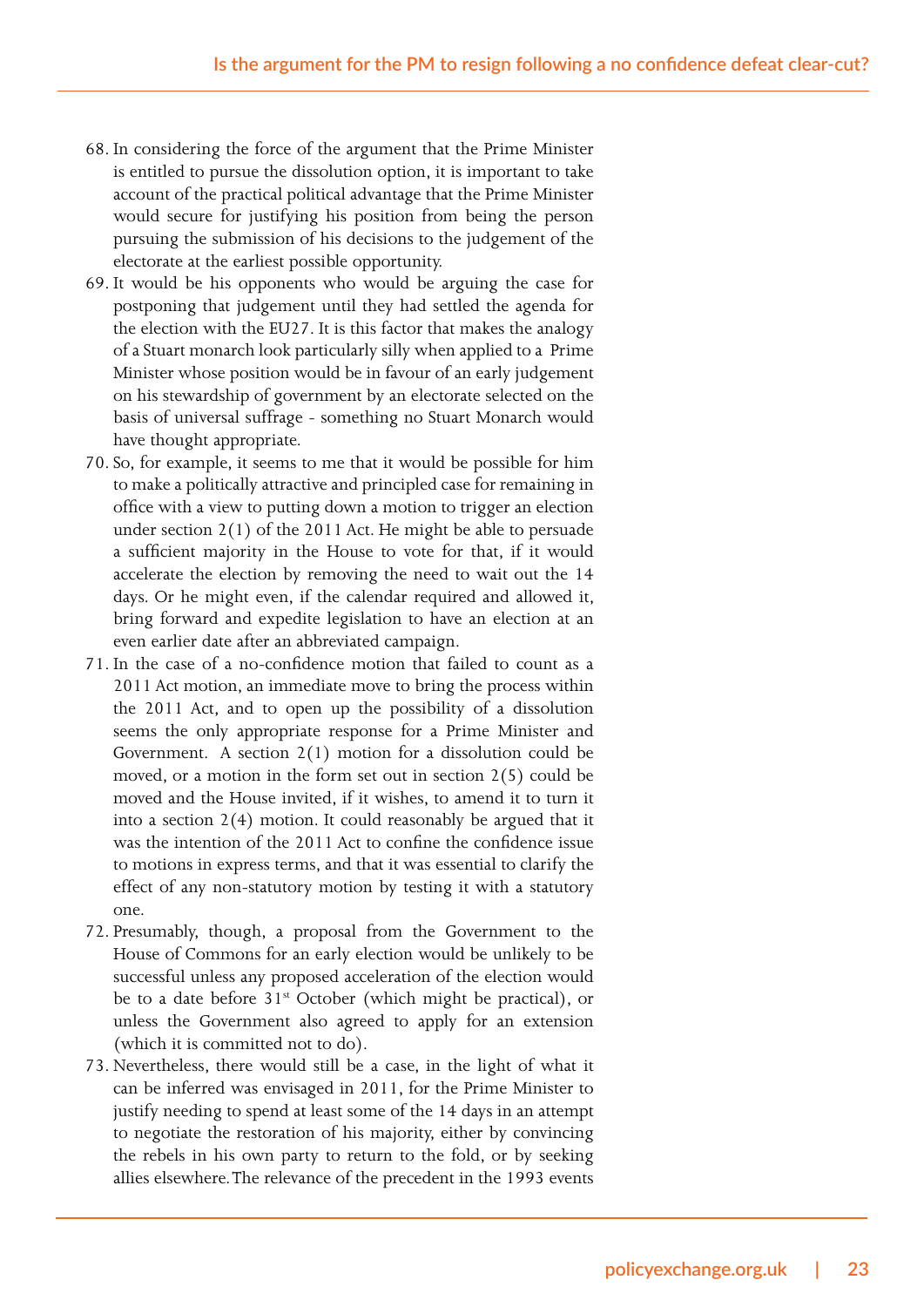to the structure of section 2 of the 2011 Act remains. In 1993 the vote of confidence that restored confidence was on the day after the defeat. There is a plausible argument that the effect of the 2011 Act was to extend the "period of grace" from one to 14 days.

- 74. If it is accepted as reasonable that at least some of the 14 days could be used by the incumbent to restore the Government's majority, there is then another rather awkward "Catch 22" argument that becomes available. It might be thought that it would be clear from the start that the Prime Minister would be unable to win a confidence vote within the 14 days if he just remains in office. However, a government that did hold on to office until towards the end of the 14 days, having indicated that it had no intention of resigning, might well justifiably think that it had a good chance of winning a vote of confidence on the  $14<sup>th</sup>$  day.
- 75. Voting confidence in the incumbent government at that stage would be the only way of keeping Parliament in existence, and so of preserving the opportunity for the approval of a last-minute offer from the EU27. The effect of section 13 of the European Union (Withdrawal) Act 2018 is that an exit with a deal is made impossible once Parliament has been dissolved, until it is open again for business after the election.
- 76. Voting confidence in the incumbent government would also be the only way of enabling the opponents of a no-deal exit to take advantage of whatever other Parliamentary procedures might remain for preventing it and securing an extension. Moreover, once an exit on 31st October had become inevitable, there would be no other way of preventing the process of managing a no-deal from being disrupted and constrained by the purdah restrictions and the inevitable distractions of an election campaign.
- 77. Alternatively, in the case of an October no-confidence vote that meant the 14 days ran past  $31<sup>st</sup>$  October, a Prime Minister might think loyalties might might change after that date.
- 78. These arguments might carry some political risks, but a Prime Minister might think that he would be able justify them to public opinion as a legitimate response to his opponents in a game in which they themselves were already treating the rules as no more than tools to be manipulated to get their own way, after the time for doing that with the accepted and established procedures had run out. It would also, paradoxically perhaps, be the only route to fulfilling the underlying purposes of the 2011 Act, at least in the short term. It would preserve continuity of government through a confidence crisis without requiring a general election outside the 5-year timetable.
- 79. These though are arguments subsidiary to the central question, which is whether and (if so) in what circumstance (if at all) a Prime Minister who wants to pursue the dissolution option is required at any time to abandon the pursuit and to resign to allow someone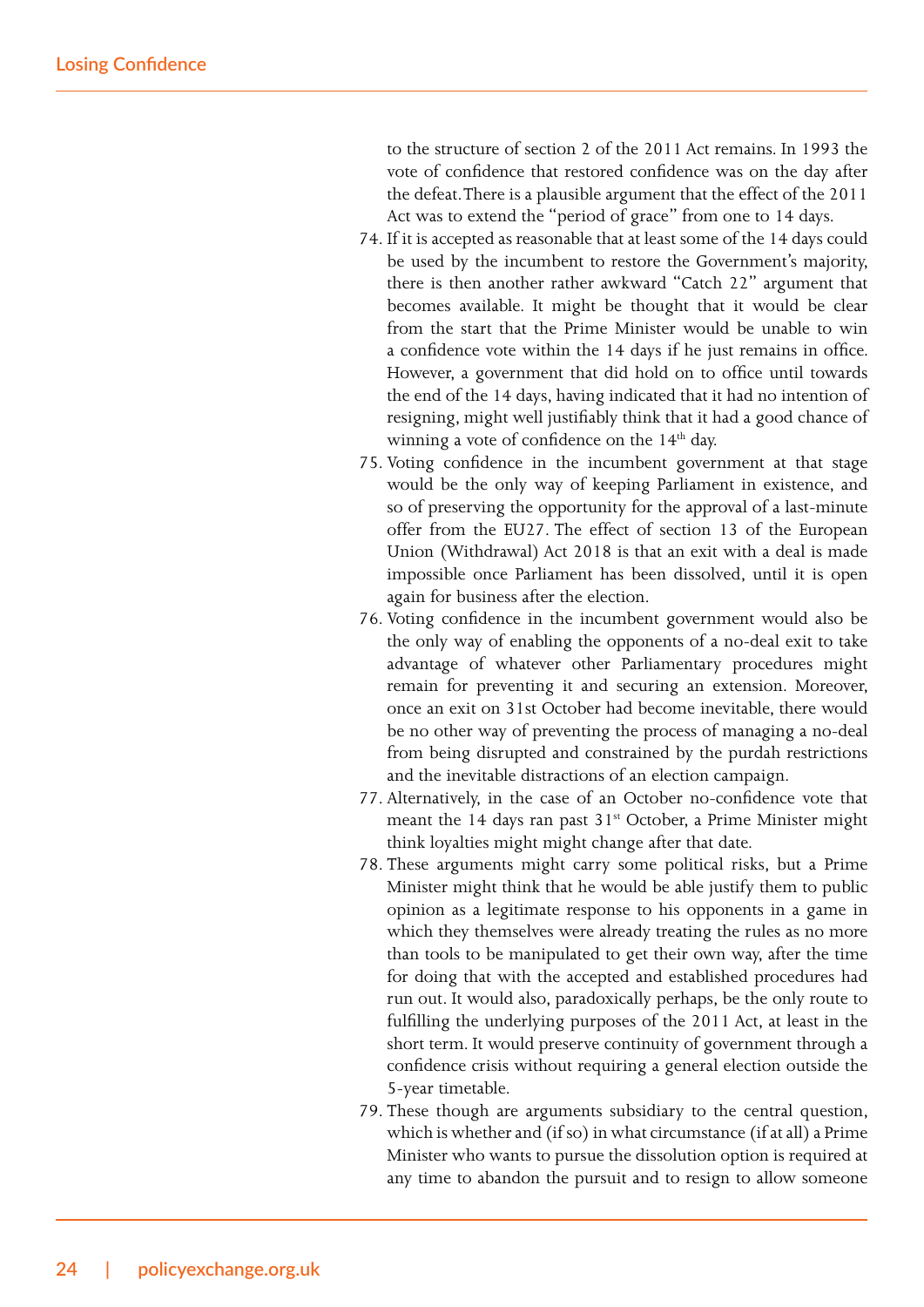else to form a government that might win the confidence vote the 2011 Act requires for preventing a dissolution and election. Could he continue to pursue the option just by waiting out the 14 days even if he had no hope of winning at the end of that period?

- 80. Of course the effect of the prorogation already announced on 28th August would make it unlikely, in any event, that a vote of noconfidence in September could have any effect except to trigger an election. The House of Commons would be sitting for only very few (if any) of the 14 days after the vote, during which only a vote of confidence in the House could stop an election. And a vote of no-confidence after the House resumes on 14<sup>th</sup> October would run the 14-day deadline very close to, or past, 31<sup>st</sup> October. If it runs past it, which now seems a more likely scenario, that would further strengthen the incumbent's position.
- 81. It is relatively uncontroversial to assert that, in all circumstances, a Prime Minister can legitimately remain in office at least until it is clear that there is someone else who is better placed to form a government capable of commanding the confidence of the House of Commons and who can be recommended to Her Majesty without drawing Her into political controversy. Indeed, there is a strong argument that he is constitutionally required to do so.
- 82. There is much more room for controversy and uncertainty about how clarity about the fulfilment of that condition might be achieved, and about what exactly would need to be clear before any constitutional imperative on the Prime Minister to resign would arise.
- 83. Various suggestions have been made as to how the fulfilment of the condition might be made clear. Suggestions have included adding names to an early day motion, an amendment of the initial vote of no confidence (which would put in question whether it was one that did or did not satisfy the requirements of the Act), and so on.
- 84. These suggestions seem to me to make the mistake perhaps understandably induced by the form of the 2011 Act - of assuming that the question whether a person is best placed to be able to form a government that will command the confidence of the House of Commons is a matter of a form of words. It is not. It is instead a question of substance based in a reality which, only if it exists, needs to be ratified by a motion in the form required by the 2011 Act to prevent an Act-compliant no-confidence motion from triggering a dissolution and election.
- 85. No particular process or form of words is necessary; and equally, for the purpose of determining to whom an invitation to form a government should be issued, no mere form of words is enough. The search for a mechanism to articulate the substance is misguided and also risks running up against the consensus in 2011 against a formal "investiture vote".
- 86. On the other hand, irrespective the words or the substance, there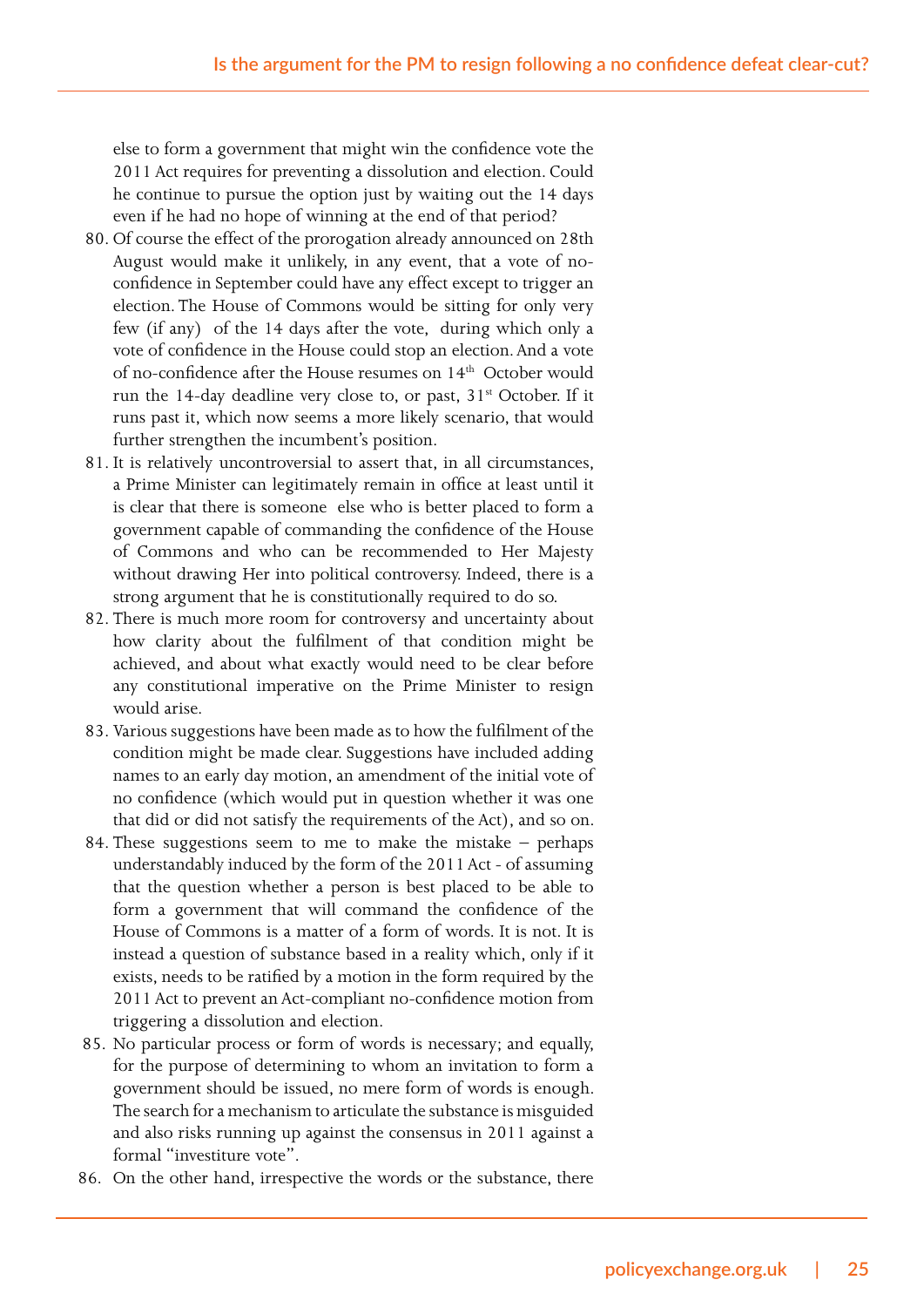cannot possibly be an obligation on a Prime Minister to resign to allow the appointment of an alternative government that would have no prospect of winning the necessary, ratifying vote of confidence within the 2011 Act's 14-day period. It would be immaterial that the reason for that might be that the no-confidence vote had been timed in way that meant that the House would not be sitting to allow the subsequent confidence vote to be moved and passed in time.

- 87. So far as the substance is concerned, it can be assumed that the political state of opinion in the House of Commons will be obvious, not least privately to the Prime Minister and the Sovereign. It will not need to be articulated in a form that would run the political risk of appearing to force the hand of the Sovereign. Devising a form of words that appears to give Her no choice but also misrepresents the substance (by failing to acknowledge the inherent inadequacies in the nature of any government the individual in question would be able to form) would be neither appropriate nor legitimate.
- 88. The question is what the actual state of opinion in the House of Commons would have to be for there to be a constitutional and political imperative on the Prime Minister to resign.
- 89. As many commentators have pointed out, it is quite difficult to see how a clear alternative capable of forming a government that would command confidence could emerge after the passage of a vote of confidence necessarily moved by the leader of the opposition. He would have a claim, as the shadow Chancellor and Mr Corbyn's letter to other MPs on 14<sup>th</sup> August have recently made clear. The reply by Nick Bowles MP on 22 August to Mr Corbyn illustrates the problem with that. It seems likely, though, that there would be sufficient supporters for the claim by the leader of the opposition to make a claim by anyone else problematic. The Prime Minister could legitimately assert that he could and should remain in office until the political process had resolved any contest between competing claimants.
- 90. Moreover, there is a much more important question, namely, whether either claimant would really be proposing to form "a government". For the reasons already explained what they would each be proposing would be to become the caretaker Prime Minister through an inevitably imminent election campaign. In the case of the leader of a proposed government of "national unity" there might also be considerable further doubt about whether ministerial appointments could be made that would result in any form of effective, collective decision-making on the conduct of government.
- 91. In those circumstances, there would be a very strong case for a Prime Minister to argue for the continuing relevance of the Lascelles principles (discussed above under the heading "The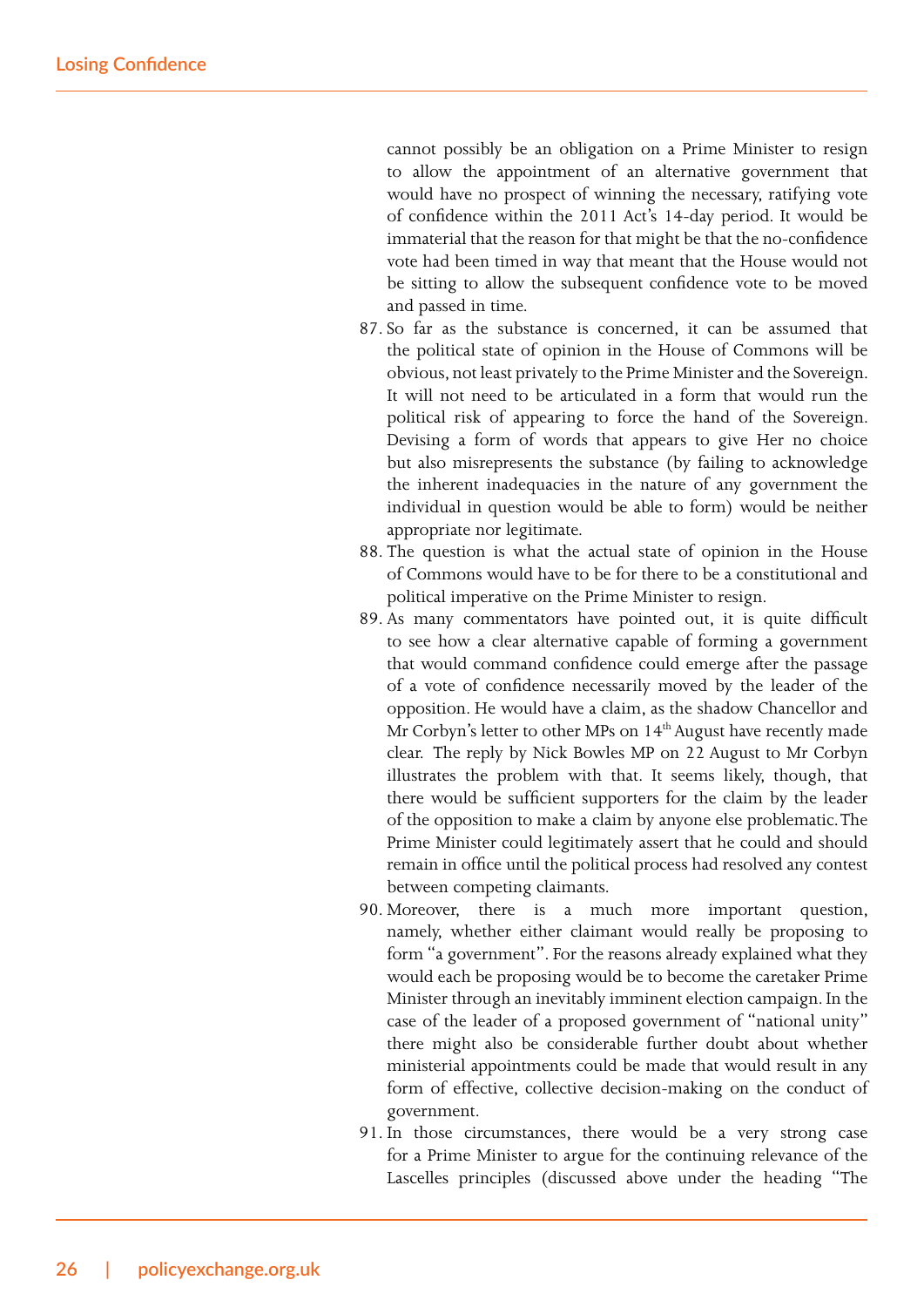pre-2011 Act position") They helpfully identify, by default, two circumstances in which a general election, rather than a mere change of government, might be regarded as the only option in the national interest. It is highly likely that following the envisaged vote of no confidence, neither the first nor the third condition for insisting on a change of government, rather than a dissolution and therefore on the resignation of the incumbent Prime Minister – would be satisfied in relation to any proposed alternative. A Prime Minister could argue that it was his constitutional duty, in those circumstances and in the national interest, to ensure that the election is held at the earliest possible opportunity.

- 92. To be clear, I do not think that, in practice, the same opportunity for a Prime Minister to argue against resigning would be available in the situation at the front of everyone's mind in 2011: where an alliance between a defecting junior partner in a coalition and the official opposition had the potential to produce a government with a working majority. In those circumstances, if (as the hypothesis suggests they would) the two unquestioned Lascelles conditions could be satisfied, there would be a political imperative for the Prime Minister to resign. The imperative would be reinforced by the historical precedents of 1974 and, now, 2017, which suggest that a Prime Minister who precipitates an election which the electorate thinks unnecessary is likely to be punished at the ballot box. The political realities would coincide with the assumptions about what they would be that were made during the passage of the 2011 Act. In conforming to them, and so resigning to make way for the new coalition, a Prime Minister would inevitably claim to be performing his constitutional duty, and in a political constitution, he would be.
- 93. However, as I suggested above, even in that situation as envisaged when Parliament was passing the 2011 Act, the position would be less than straightforward if, hypothetically, it arose in the dying days of a five-year term. Suppose the sole purpose of the no-confidence vote was to produce a short-lived government, temporarily free of purdah restrictions and with the limited intention of using that freedom to implement measures to influence the outcome of the forthcoming election? In those circumstances, it would be difficult to blame an incumbent Prime Minister who argued that the national interest required him to see out the 14 days to ensure that there was an election instead. Could it really be argued that he would be under a constitutional duty to acquiesce in a scheme to take power for the sole purpose of using it to influence the election? Would he really be likely be pay a political price if he refused to allow that to happen?
- 94. The proposal for a caretaker government to be formed to apply for an extension is, of course, not quite that; but from some perspectives it would not look that different – particularly to those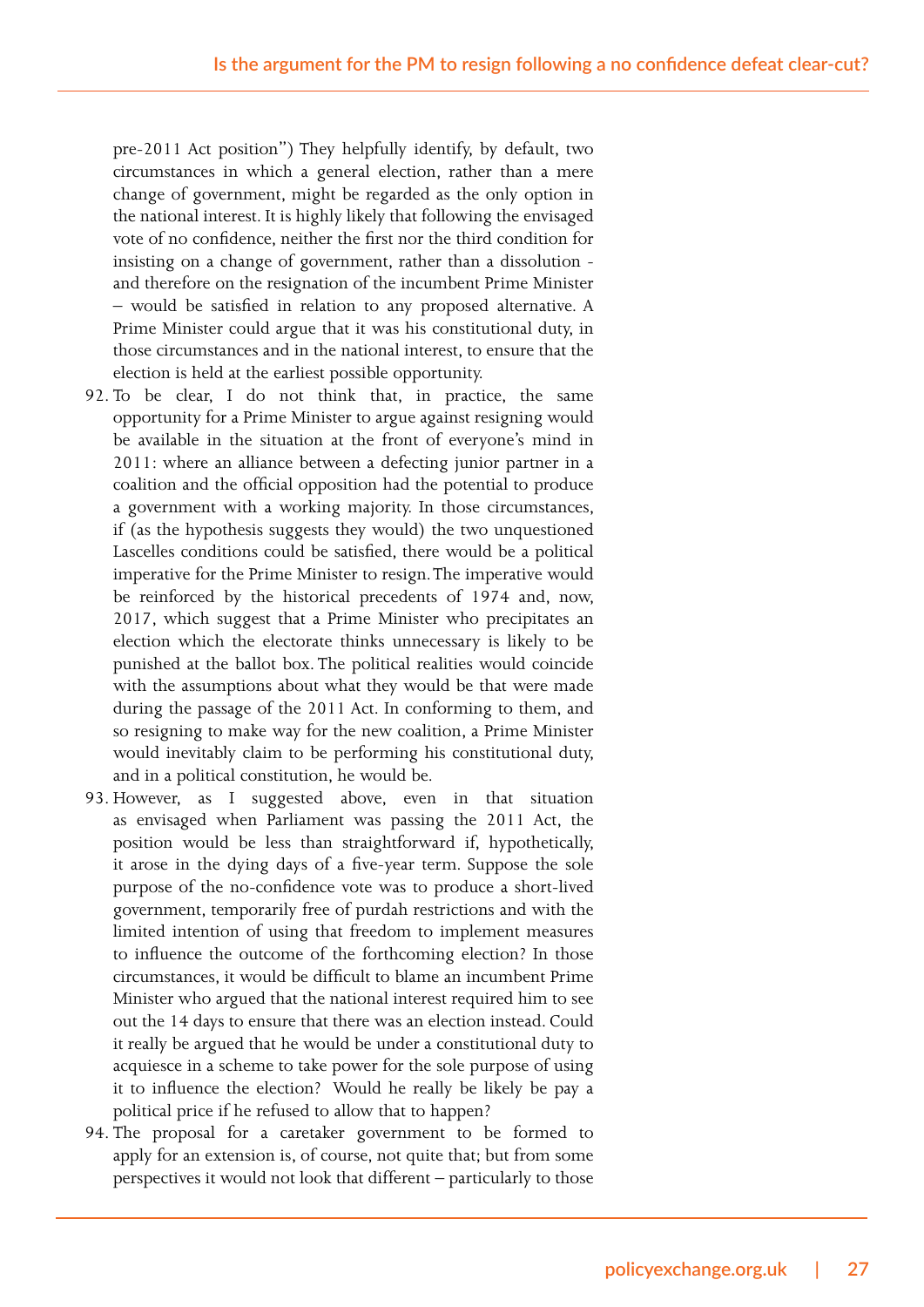who would see it as a device for the proponents of "remain" to work with the EU27, through what would otherwise have been a purdah period, to make arrangements for facilitating the successful election of a UK government more congenial to the EU.

- 95. So, we get back to the same question: whether there is constitutional requirement to try to get an extension if an inevitable general election would otherwise result in a UK exit from the EU before the result of the election could make a difference.
- 96. The hypothetical scenario is that a Prime Minister is defeated in a no-confidence vote and so immediately becomes subject to the purdah convention. He concludes that the convention not only does not require an application for an Art 50 extension, but ought to be understood as disallowing one pending an election. In those circumstances, he could legitimately argue that he should not give up power, pending the election, to a government whose only policy was to do what he thinks it would be a breach of convention for him to do himself.
- 97. In addition, he would, in the same way, have a good argument that he was entitled to use the constitutional tools at his disposal to resist being forced to breach the convention by the House of Commons. After all, if it were appropriate for the purdah convention to be overridden by a majority in the House of Commons, it would have no value at all in the normal case where the Government commands a majority in the run-up to a general election.
- 98. Also, once an election has become inevitable, a good case will always be capable of being made that the campaign needs to be transferred, as soon as possible, from the floor of the House of Commons, to the country.

#### **Who decides?**

- 99. It is clear that I think that there are respectable arguments and other responses that could be used by a Prime Minister defeated in the Autumn on a 2011 Act no-confidence motion - or one in similar terms but not triggering the Act - to resist a suggestion that he is required to resign and to make way for another. The different arguments have different degrees of constitutional force; and their force in a particular case would depend on the detailed circumstances. They are obviously not going to convince everyone and so cannot be regarded as knock-down arguments, but nor can they be dismissed as fanciful.
- 100.In those circumstances, if the answers are not clear-cut, who decides what is right?
- 101.That question cannot be answered without honestly acknowledging just how intensely political it all really is in practical terms.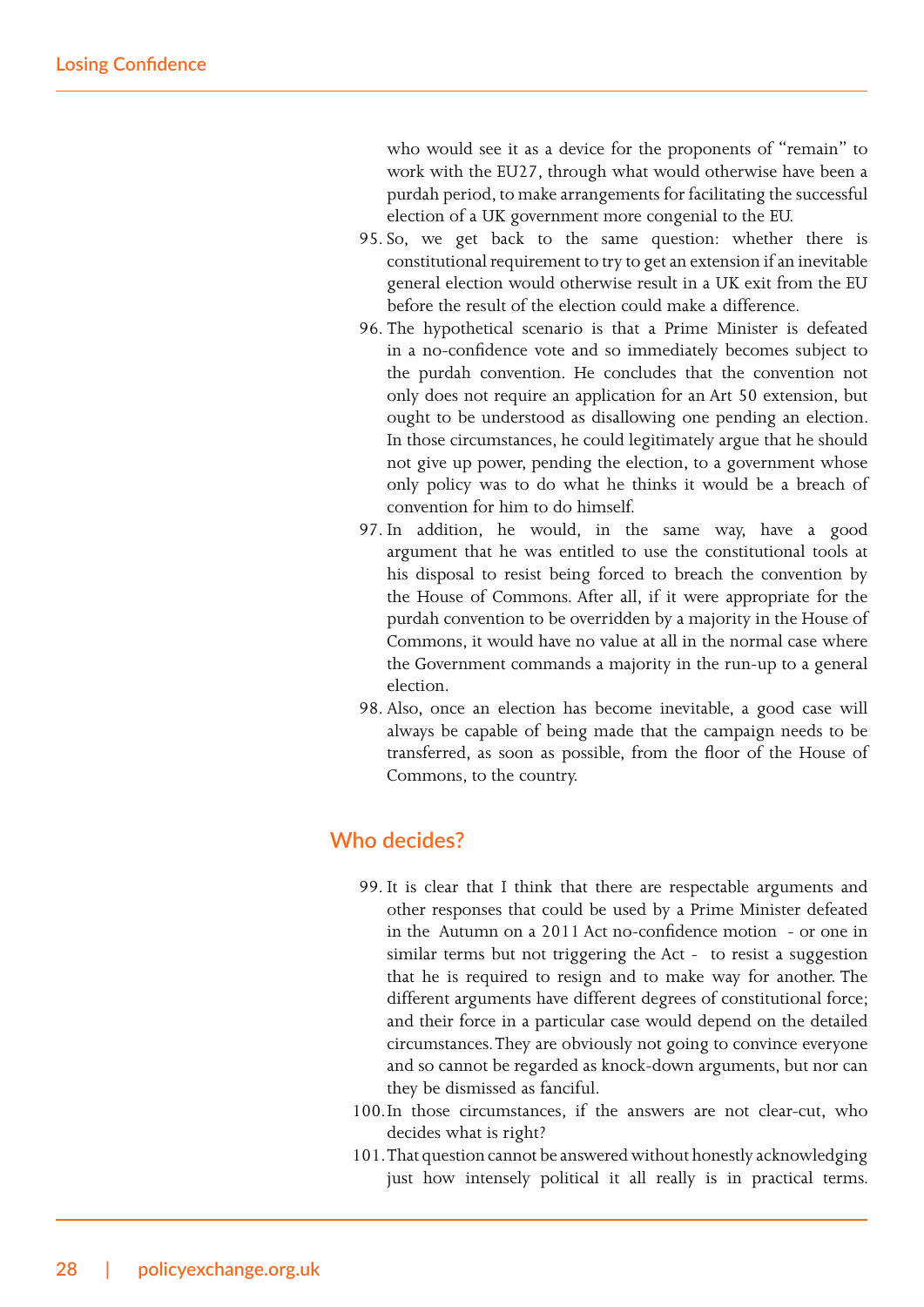Reduced to its raw political content, it is about who decides what the political context and agenda should be for the next UK general election.

- 102.The way in which the questions about that context are resolved may well determine the fate of different parties in that election. If Brexit is a *fait accompli* by election day, "Leave or Remain" will be off the agenda, and the Brexit Party may find its "fox has been shot". So far as actually leaving is concerned, accountability to the electorate will involve a retrospective judgement. On the other hand, if there has been another extension, the election may help to resolve what happens next, or it may not, but the election becomes a re-run of the referendum question.
- 103.It must be clear that I do not think the courts should decide. It would be folly for them to run the risk to the respect in which the judiciary and the rule of law are held by taking responsibility for deciding an issue likely determine the outcome of an imminent general election. For the reasons given, it would necessarily involve an excessively innovative and creative approach to law-making. The courts should, at all costs, avoid answering questions in that way where the view nearly everyone else takes of the right solution is likely to be coloured by their political position on the most controversial political issue of the day.
- 104.It seems to me that the pre-2011 Act assumption that the courts would not consider it their function to become involved in arbitrating on the exercise of the personal, constitutional prerogatives of the Crown (including the appointment, dismissal and resignation of Ministers and Ministries) or in the timing or subject-matter of elections was based on sound constitutional principles and precedents.
- 105.The Miller case, in relation to the legislative consent convention, accepted the - I think obvious – proposition that the sovereignty of Parliament includes the capacity to legislate on constitutional matters without making those matters necessarily justiciable - although there are obvious risks in attempts to do so. Nonjusticiability for the Parliamentary or prerogative implications of the 2011 Act was unequivocally the intention of Parliament when it passed that Act. It would, moreover, be absurd to suggest that the Act did have the effect of making justiciable precisely those issues that were specifically omitted from the Act so as to avoid the risk that including them might have that effect.
- 106.Clearly, the Sovereign is going to have a role in these events. I want to say as clearly as I possibly can that I am not going to express any view on how She should discharge Her role. I need to give this special emphasis, because last time I said this there were commentators who, no doubt for their own purposes, chose to understand me as doing just the opposite. I think it would be quite inappropriate for me to express a view. I am sure She will give wise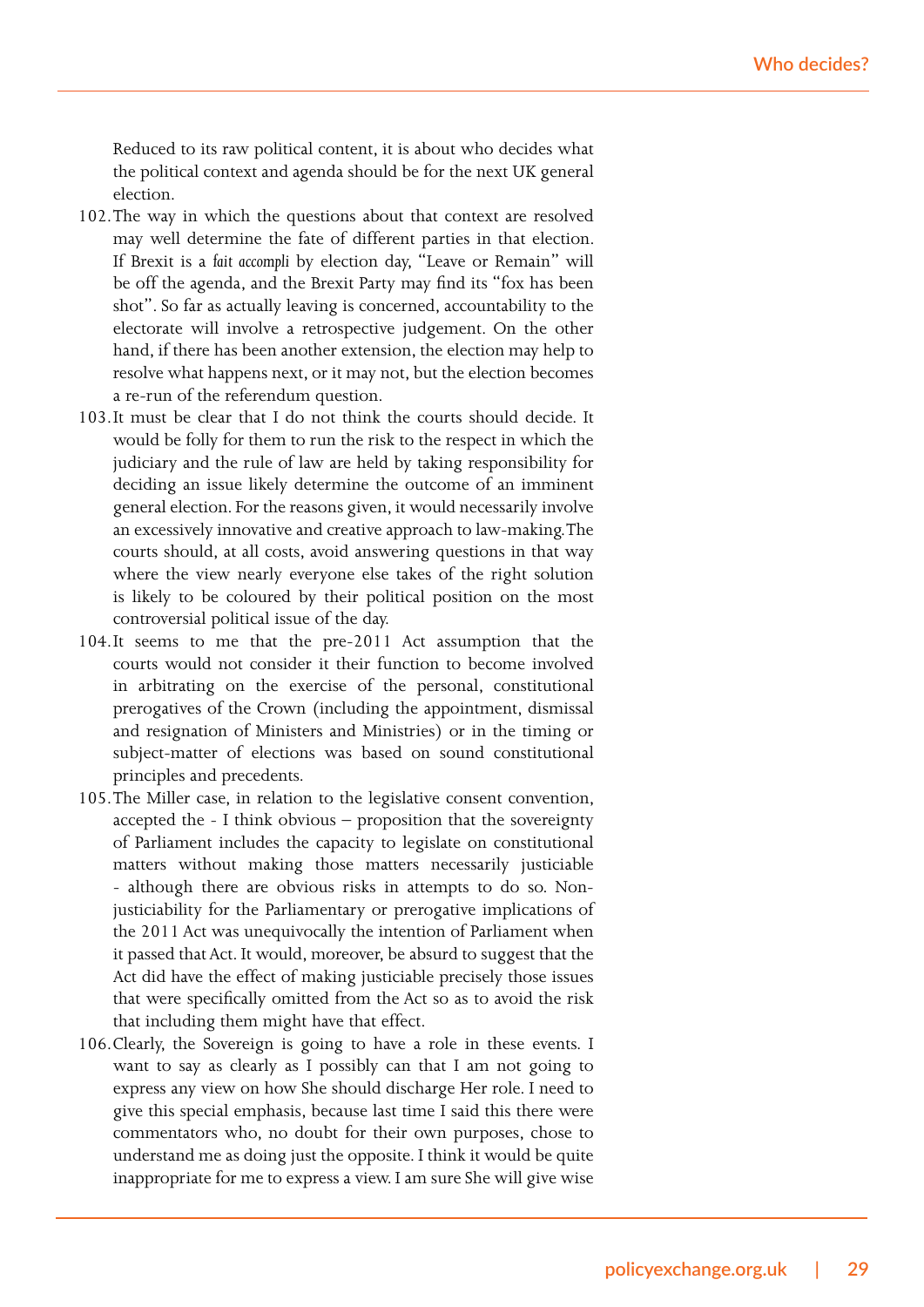advice to the Prime Minister in private and that its purpose will be to guide him towards the best route to the reconciliation of the national divisions to which Brexit has given rise. I would not presume to suggest what that advice should be.

- 107.I will say, though, that it is the responsibility of politicians on all sides not to draw the Sovereign into the political battle and to ensure that political differences are resolved by the political process. That is a particular responsibility when the issue has the level of political salience that attaches to whether or not, and on what terms, the UK leaves the EU on 31<sup>st</sup> October 2019. It is a responsibility that lies particularly heavily on those who promote new processes of questionable legitimacy which might, as constitutional innovations, provoke a situation requiring the Sovereign's intervention.
- 108.I cannot condemn too strongly the actions of otherwise responsible and respectable politicians and commentators who have been giving definitive and uncompromising views on what the Sovereign should do. I particularly condemn those views when they take a form that pusillanimously allows the inference to be drawn that it is those politicians and commentators who will be stirring up the controversy should the Sovereign or the Prime Minister choose to take a different view from them on matters which, as I have argued, are very far from clear-cut. These efforts to use excessive and unjustifiable confidence in their own opinions to ensure that any resulting blame for a controversy is laid at the Prime Minister's door are transparent and indefensible.
- 109.So, if neither the courts nor the Sovereign should decide, who should? I think the answer quite clearly has to be the electorate: in the election that would inevitably, sooner or later, be the consequence of any no-confidence defeat for the Government in the Autumn.
- 110.We do all need to be conscious of the risk of "confirmation bias" - in ourselves, as well as in others. I have reflected on where my sympathies lie and on what makes me think what I do.
- 111.I am not a person who thinks that the benefits or risks of a no-deal exit (even if it were possible to find a credibly impartial assessment of what they might be) are such that either stopping it or making it happen is an end that would justify any means. Indeed, I think that any constitutional course of action based on ends justifying means (whatever the benefits or the risks) is dangerously destructive of any ambition to achieve both legitimacy for the outcome and "loser's" consent - which is the main function of any constitutional arrangements, and, in my view, essential to the success of any policy.
- 112.I am unable to accept the premise that statutory provisions enacted by Parliament need to be respected only so long as the outcomes they produce are for the time being approved by a majority in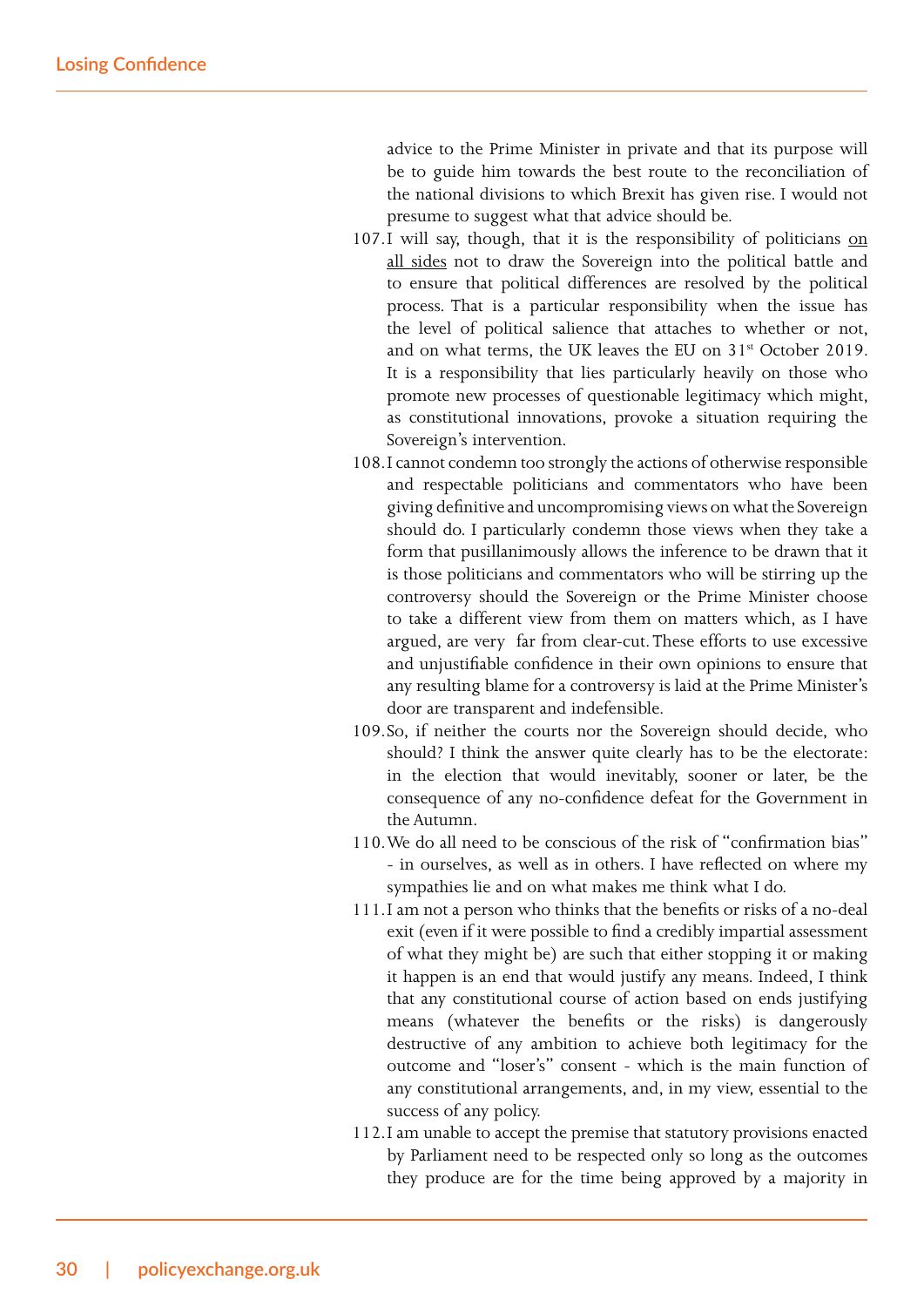the House of Commons. That seems to me to be the substance of the argument that any steps are justified for obstructing the nodeal outcome for which the 2018 Act provides, because there "is no majority in the Commons for no deal". I cannot reconcile the premise with the rule of law.

- 113.It was Parliament that in 2011 enacted legislation that gave the House of Commons a statutory right to insist on an early election but left the timing of the election and the response of the incumbent Prime Minister and Government to a no-confidence vote to be resolved by the political factors generated by the defeat. It was Parliament that in 2018 enacted legislation that expressly gave statutory cover exclusively to a no-deal exit, that insisted on there being new primary legislation before an exit with a deal could take place and that structured its legislation to ensure that the initiative for negotiating any extension and for making proposals in response to the rejection of any negotiated deal was retained by the Government.
- 114.I accept, of course, the right of everyone (including a majority of MPs) to campaign for changes in the law and to make use of established procedures, accordingly. I do not accept that that involves an entitlement to have the law's operation suspended until they succeed, or to insist on changes to the current constitutional settlement and processes so as to enable them to do so.
- 115.I reject the much asserted proposition that Parliamentary Sovereignty consists in allowing a majority in the House of Commons an ultimate authority and a right, at any time and in any circumstances, to make or unmake any political decision (even those the power to make which is conferred on others by convention or statute). It is a dangerous constitutional heresy. Parliamentary sovereignty gives the Crown in Parliament the power to enact anything it chooses to enact. It is dependent, though, on every component of Parliament respecting the validity of Parliament's own previous legislative decisions, so long as they are in force. The fact that that has not always happened in the past few months does not justify a repetition
- 116.I think that politicians who have failed to use the opportunities they had to force an election in time to be able stop or postpone UK withdrawal in the light of the election result should not be able to claim an entitlement to extra time, just because their delay means that time has run out on further opportunities. I understand why they delayed, but the reasons are not ones that, it seems to me, should relieve them from their delay's inevitable consequences.
- 117.I know I think this partly because the current situation does not seem to me to be as unusual as many seem to think. Almost every major legislative reform I worked on over 37 years of professional involvement in the legislative process attracted a spurt of opposition as commencement approached - often noisier than anything that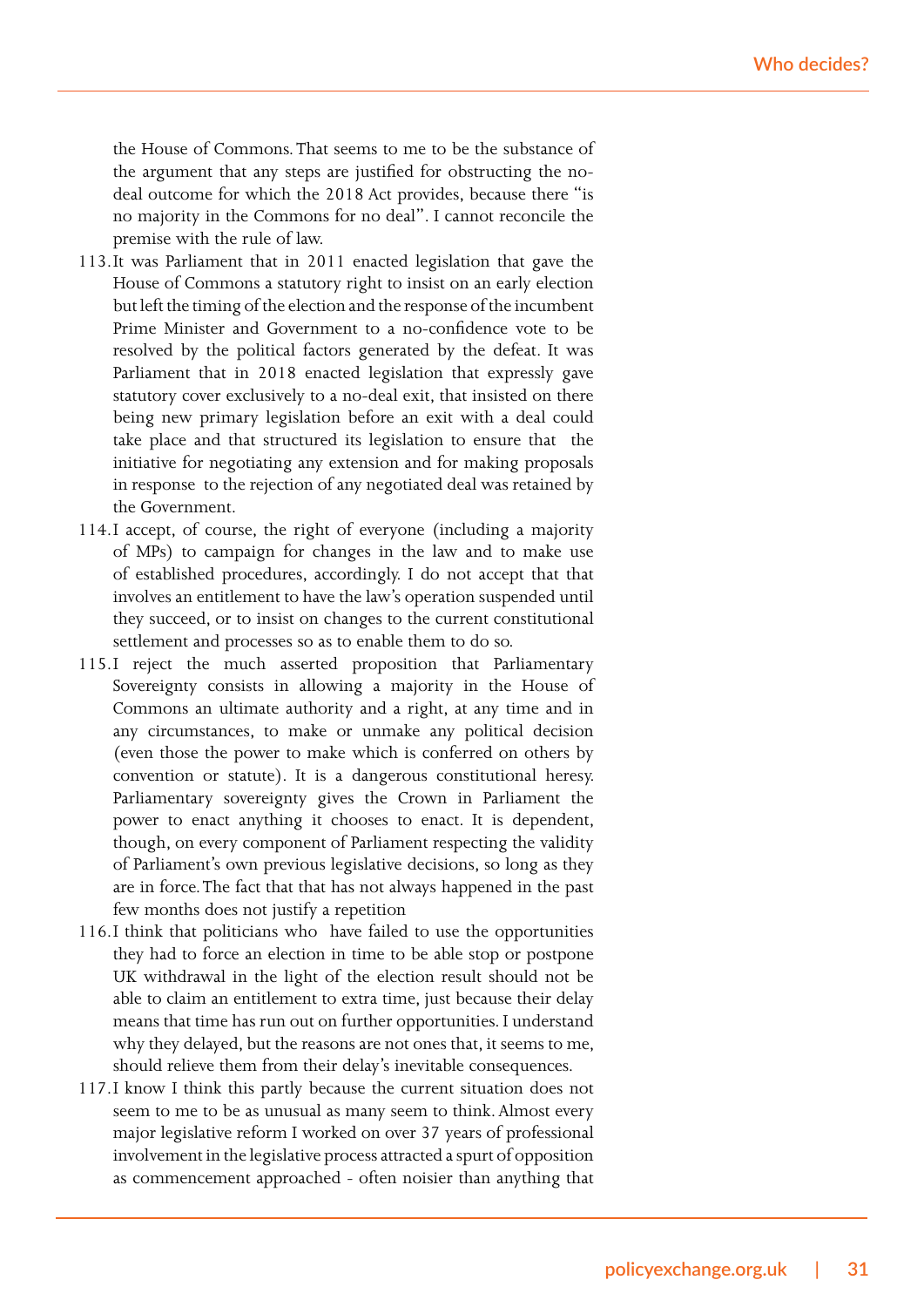had gone on during the process of enactment. They all came into force, and they did so because, in the end, it was accepted that the opposition had come too late.

- 118.It seems to me that the issues under consideration are essentially political. They boil down to whether the current political conflict would best be resolved by asking the electorate whether it wishes to renew, revoke or explain the mandate it has issued, or by leaving it to the electorate to pass judgement on whether that mandate has been discharged. There are no answers to that to be found in arguments about process or the constitution, and certainly not from the law or in the courts. Attempts to do so are much more likely to diminish respect for the process or the law than to persuade anyone who does not favour the eventual outcome to accept it. No rule can tell you what the right political outcome should be. The process in our constitution will tend to mould itself to whatever political solution prevails. Political problems need political solutions and, when time runs out on discussion about what should be done, what is left is action and accountability for what has been done.
- 119.It seems to me it would now be a plausibly legitimate position for the Government to take, both politically and constitutionally, that time has run out on discussion, for it to make the political case for allowing its policy to be implemented in accordance with the legislation and timetable already in place and, in due course, for it to ask the electorate for "forgiveness" – if it is forgiveness that turns out to be necessary – for not having sought any further permission.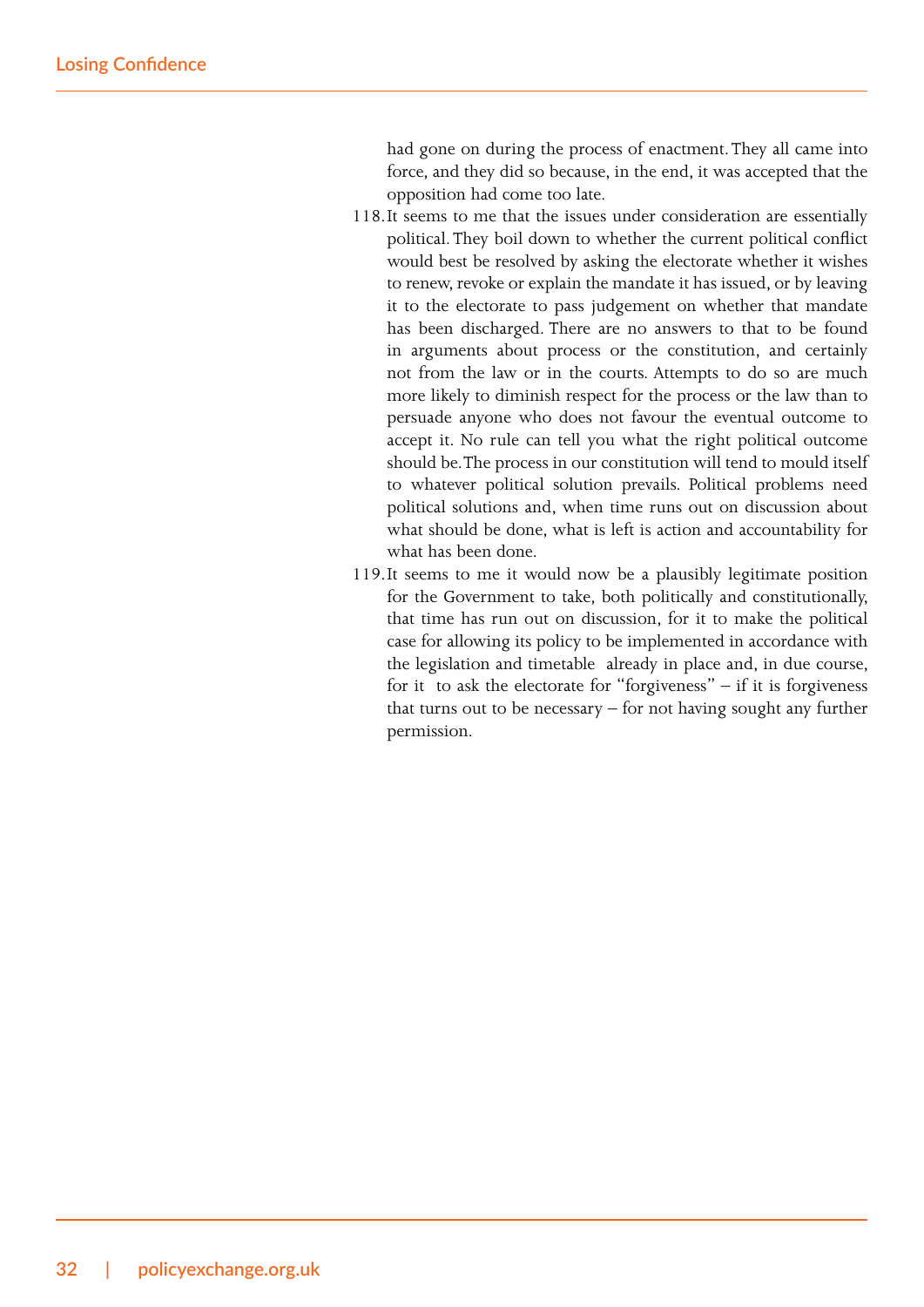## **Appendix**

#### **Clause 2 of the Fixed-term Parliaments Bill, as introduced**

**2 Early parliamentary general elections**

- (1) An early parliamentary general election is to take place if the Speaker of the House of Commons issues a certificate—
	- (a) certifying that the House has passed a motion that there should be an early parliamentary general election,
	- (b) certifying whether or not the motion was passed on a division, and
	- (c) if it is certified that the motion was passed on a division, certifying that the number of members who voted in favour of the motion was a number equal to or greater than two thirds of the number of seats in the House (including vacant seats).
- (2) An early parliamentary general election is also to take place if the Speaker of the House of Commons issues a certificate certifying that—
	- (a) on a specified day the House passed a motion of no confidence in Her
	- (b) Majesty's Government (as then constituted), and
	- (c) the period of 14-days after the specified day has ended without the House passing any motion expressing confidence in any Government of Her Majesty.
- (3) A certificate under this section is conclusive for all purposes.
- (4) Before issuing a certificate, the Speaker of the House of Commons must consult the Deputy Speakers (so far as practicable).
- (5) Subsection (6) applies for the purposes of the Timetable in rule 1 in Schedule 1 to the Representation of the People Act 1983.
- (6) If a parliamentary general election is to take place as provided for by subsection  $(1)$  or  $(2)$ , the polling day for the election is to be the day appointed by Her Majesty by proclamation on the recommendation of the Prime Minister (and, accordingly, the appointed day replaces the day which would otherwise have been the polling day for the next election determined under section 1).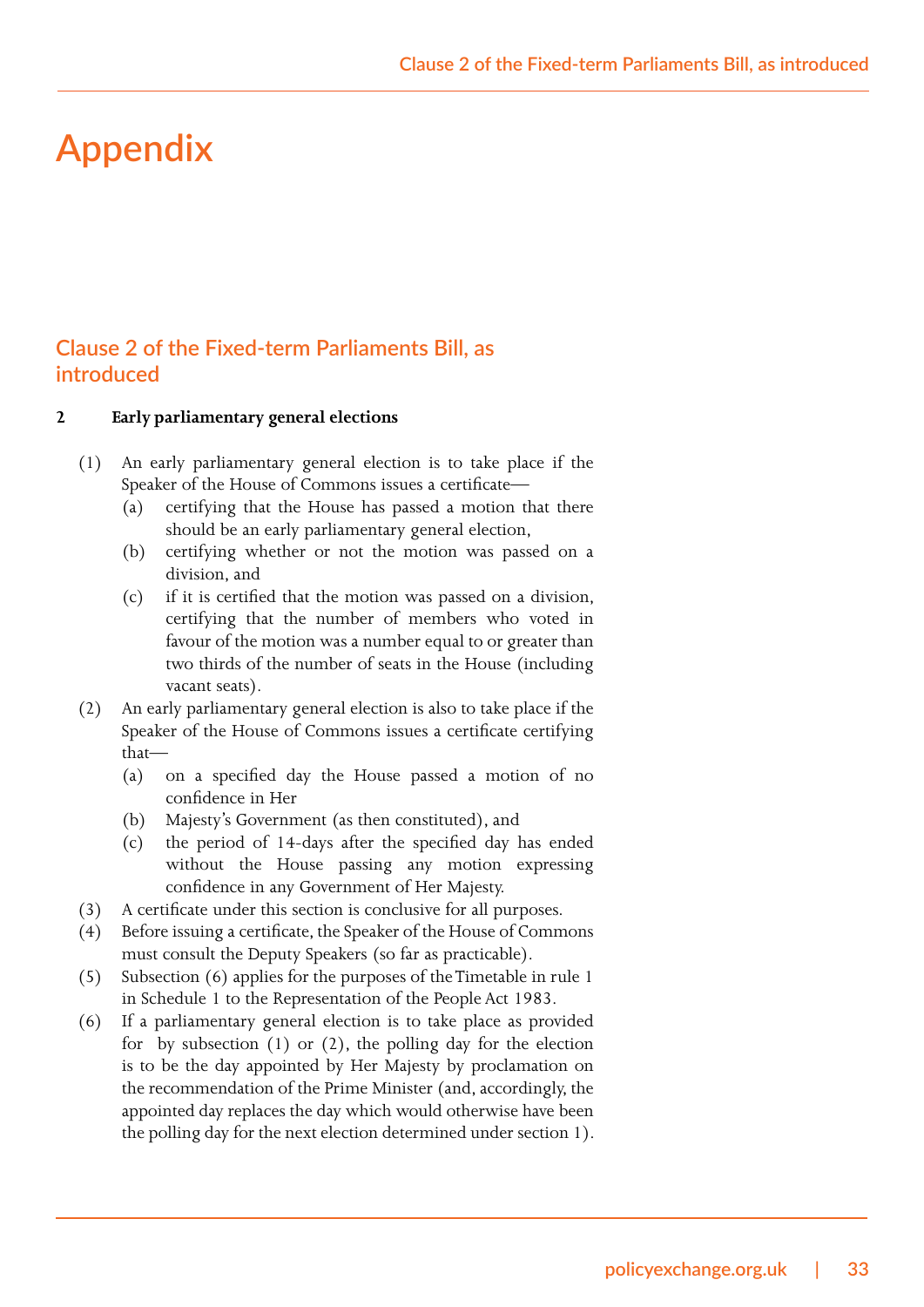#### **Section 2 of the Fixed-term Parliaments Act 2011**

#### **2 Early parliamentary general elections**

- (1) An early parliamentary general election is to take place if—
	- (a) the House of Commons passes a motion in the form set out in subsection (2), and
	- (b) if the motion is passed on a division, the number of members who vote in favour of the motion is a number equal to or greater than two thirds of the number of seats in the House (including vacant seats).
- (2) The form of motion for the purposes of subsection  $(1)(a)$  is— That there shall be an early parliamentary general election.
- (3) An early parliamentary general election is also to take place if—
	- (a) the House of Commons passes a motion in the form set out in subsection (4), and
	- (b) the period of 14-days after the day on which that motion is passed ends without the House passing a motion in the form set out in subsection (5).
- (4) The form of motion for the purposes of subsection  $(3)(a)$  is— That this House has no confidence in Her Majesty's Government.
- (5) The form of motion for the purposes of subsection  $(3)(b)$  is— That this House has confidence in Her Majesty's Government
- (6) Subsection (7) applies for the purposes of the Timetable in rule 1 in Schedule 1 to the Representation of the People Act 1983.
- (7) If a parliamentary general election is to take place as provided for by subsection (1) or (3), the polling day for the election is to be the day appointed by Her Majesty by proclamation on the recommendation of the Prime Minister (and, accordingly, the appointed day replaces the day which would otherwise have been the polling day for the next election determined under section 1).